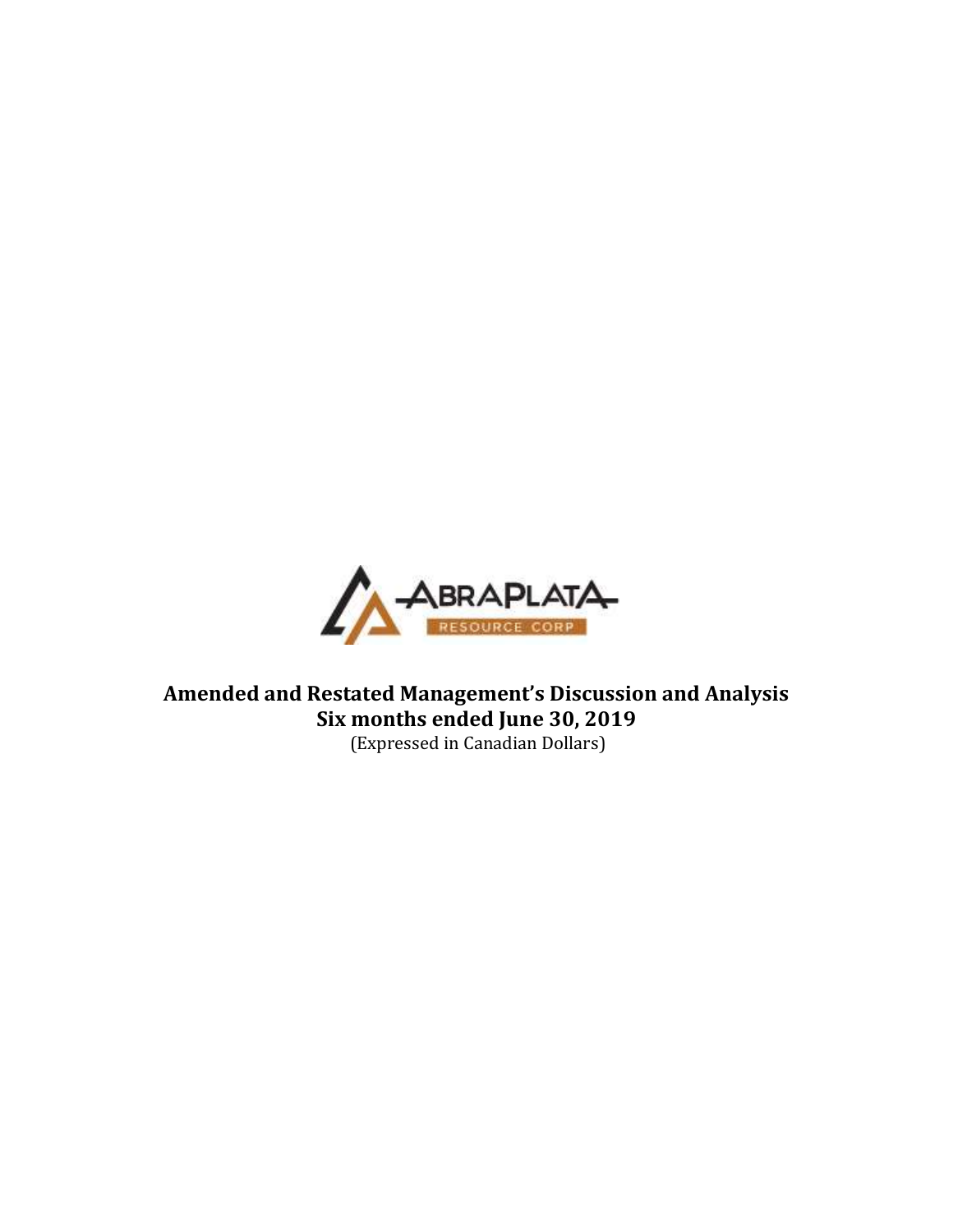# **ABRAPLATA RESOURCE CORP. Amended and Restated Management's Discussion and Analysis Six months ended June 30, 2019** *(In Canadian Dollars unless otherwise stated)*

*This Amended and Restated Management's Discussion and Analysis ("MD&A") of AbraPlata Resource Corp. should be read in conjunction with the Company's amended and restated consolidated interim financial statements and related notes for the six months ended June 30, 2019. All dollar amounts included in this MD&A are expressed in Canadian Dollars unless otherwise noted. The information contained within this MD&A is current to August 26, 2019.*

# **1. BUSINESS DEVELOPMENT**

On July 28, 2019 AbraPlata Resource Corp. (the "Company" or "AbraPlata") and Aethon Minerals Corp. ("Aethon") entered into a non-binding letter of intent, contemplating the arm's length acquisition by AbraPlata of all of the outstanding common shares of Aethon (the "Aethon Shares") (the "Proposed Transaction"). The Proposed Transaction, upon completion, is expected to benefit shareholders of both companies by creating a well-funded, advanced-stage silver and gold focused exploration company, as well as an expanded portfolio of early-stage precious metal and copper exploration properties in Argentina and Chile.

Pursuant to the terms of the LOI, all of the issued and outstanding Aethon Shares will be exchanged on the basis of 3.75 AbraPlata common shares (each whole share, an "AbraPlata Share") for each Aethon Share (the "Exchange Ratio"). The Exchange Ratio implies consideration of C\$0.248 per Aethon Share, based on the 10-day Volume Weighted Average Price ("VWAP") of AbraPlata Shares on the TSX Venture Exchange ("TSXV") as of July 26, 2019. This represents a premium of 42% to Aethon's 10-day VWAP.

Upon closing of the Proposed Transaction, the combined company will continue under the name of AbraPlata Resource Corp. and will be led by Aethon's current executive management team, with Mr. John Miniotis being appointed as the President and Chief Executive Officer. AbraPlata's current interim CEO, Rob Bruggeman, will be appointed as the Non-Executive Chairman of the new Board of Directors. Upon closing of the Proposed Transaction, the Board of Directors of AbraPlata will be re-constituted to consist of six directors, of which two directors would be nominated by AbraPlata (including Rob Bruggeman as Chair), two directors would be nominated by Aethon, one director would be nominated by AbraPlata's largest shareholder, SSR Mining Inc. and one director would be nominated by Aethon's largest shareholder, Altius Minerals Corp. There are no finder's fees payable in association with the Proposed Transaction.

# **Highlights of the Transaction**

- **Creation of a well-funded, advanced-stage exploration company.** The combined company will have a strong balance sheet with no debt, and an attractive mineral property portfolio including the advanced-stage Diablillos silver-gold project located in the mining-friendly province of Salta in Argentina and a large prospective land exploration package in Chile.
- **Significant Exploration Potential.** Aethon and AbraPlata believe exploration potential exists to increase resources significantly, especially gold resources. Hydrothermal breccias at Oculto extend into the basement and have strong potential for high grade gold mineralization and to date have been largely untested.
- **Enhanced market presence.** The combined company is expected to appeal to a broader shareholder base, thereby increasing and improving share trading liquidity.
- **Streamlined cost structure.** The combined company would benefit from a streamlined cost structure due to the assets of both companies being consolidated into a single entity managed by a single management and technical team.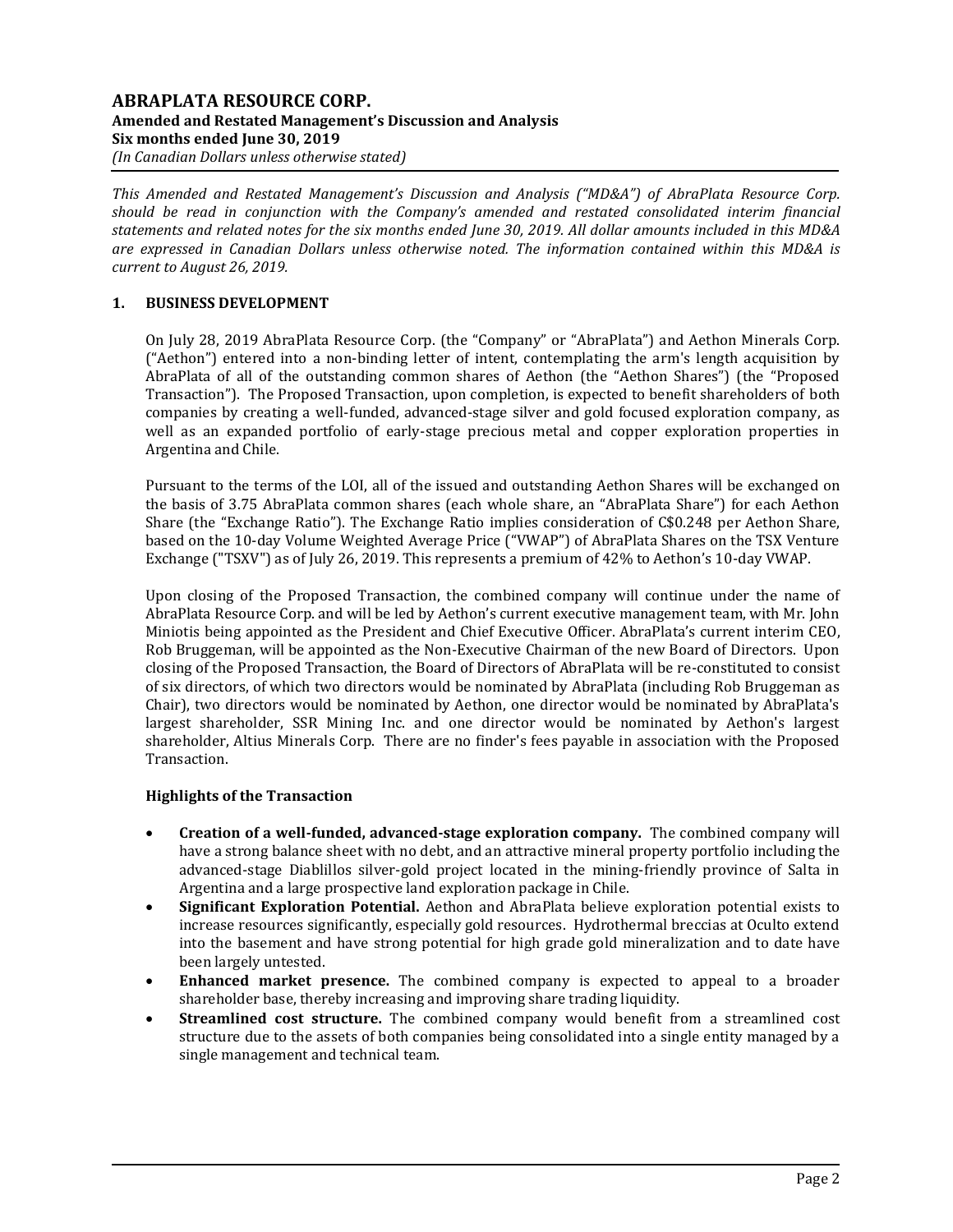# **1. BUSINESS DEVELOPMENT (continued)**

- **Compelling value proposition.** The combined company is expected to have industry leading leverage among silver and gold exploration companies based on AbraPlata's large mineral resource at Diablillos, which contains 81Moz of silver and over 732koz of gold (Indicated - Table 1).
- **Key Strategic Investors.** The combined company is expected to have strong support from its largest shareholders which would include SSR Mining Inc. and Altius Minerals Corp.

The Diablillos project has a large silver-gold resource and offers exciting exploration upside potential. However, the scale of the project requires additional resources in order to effectively test high priority exploration drill targets that AbraPlata's surface mapping and geological reinterpretation have identified. The Proposed Transaction with Aethon will provide the Company with cash to conduct additional exploration drilling, following up on the higher-grade intercepts that indicate potential for an underground mine plan. In addition, Aethon has an excellent technical team, supported by technical staff at Altius Minerals Corp., and a sizable exploration land package in Chile that would be difficult for any junior mining company to accumulate.

This proposed transaction will help create a stronger, better positioned company which is capable of becoming an industry leading, advanced-stage mineral exploration company. The exploration upside potential, solid financial position, enhanced capital markets presence and key strategic investor base will help establish a compelling value proposition for all shareholders.

| Category               | <b>Deposit</b> | <b>Tonnage</b><br>(000t) | Ag<br>(g/t) | Au<br>(g/t) | <b>Contained Ag</b><br>$(000 \text{ oz Ag})$ | <b>Contained Au</b><br>(000 oz Au) |
|------------------------|----------------|--------------------------|-------------|-------------|----------------------------------------------|------------------------------------|
| Indicated              | Oculto         | 26,850                   | 93.0        | 0.85        | 80,300                                       | 732                                |
| Indicated              | Fantasma       | 200                      | 98.3        |             | 650                                          |                                    |
| <b>Total Indicated</b> |                | 27,100                   | 93.1        | 0.84        | 80,940                                       | 732                                |
| Inferred               | Oculto         | 1,000                    | 46.8        | 0.89        | 1,510                                        | 29                                 |
| Inferred               | Fantasma       | 80                       | 75.3        |             | 190                                          |                                    |
| <b>Total Inferred</b>  |                | 1,100                    | 48.8        | 0.83        | 1,690                                        | 29                                 |

**Table 1: AbraPlata - Diablillos Mineral Resource Estimates (April 2018)**

Notes:

- 1. Full details of the mineral resource estimates can be found in a report by RPA Inc. titled "Technical Report on the Diablillos Project, Salta Province, Argentina" dated April 16, 2018. This report can be found under AbraPlata's profile on www.SEDAR.com.
- 2. CIM definitions were followed for Mineral Resources.
- 3. Mineral Resources are estimated at a cut off grade of 40 g/t AgEq for Oculto and 40 g/t Ag for Fantasma.
- 4. Mineral Resources are estimated using long-term metal prices of US\$1,500/oz Au and US\$23/oz  $A\sigma$ .
- 5. Average bulk density is 2.22 t/m3 for the Indicated category and 2.29 t/m3 for Inferred for Oculto and 2.00 t/m3 for both Indicated and Inferred categories for Fantasma.
- 6. The estimate was constrained by pit shells for both Oculto and Fantasma.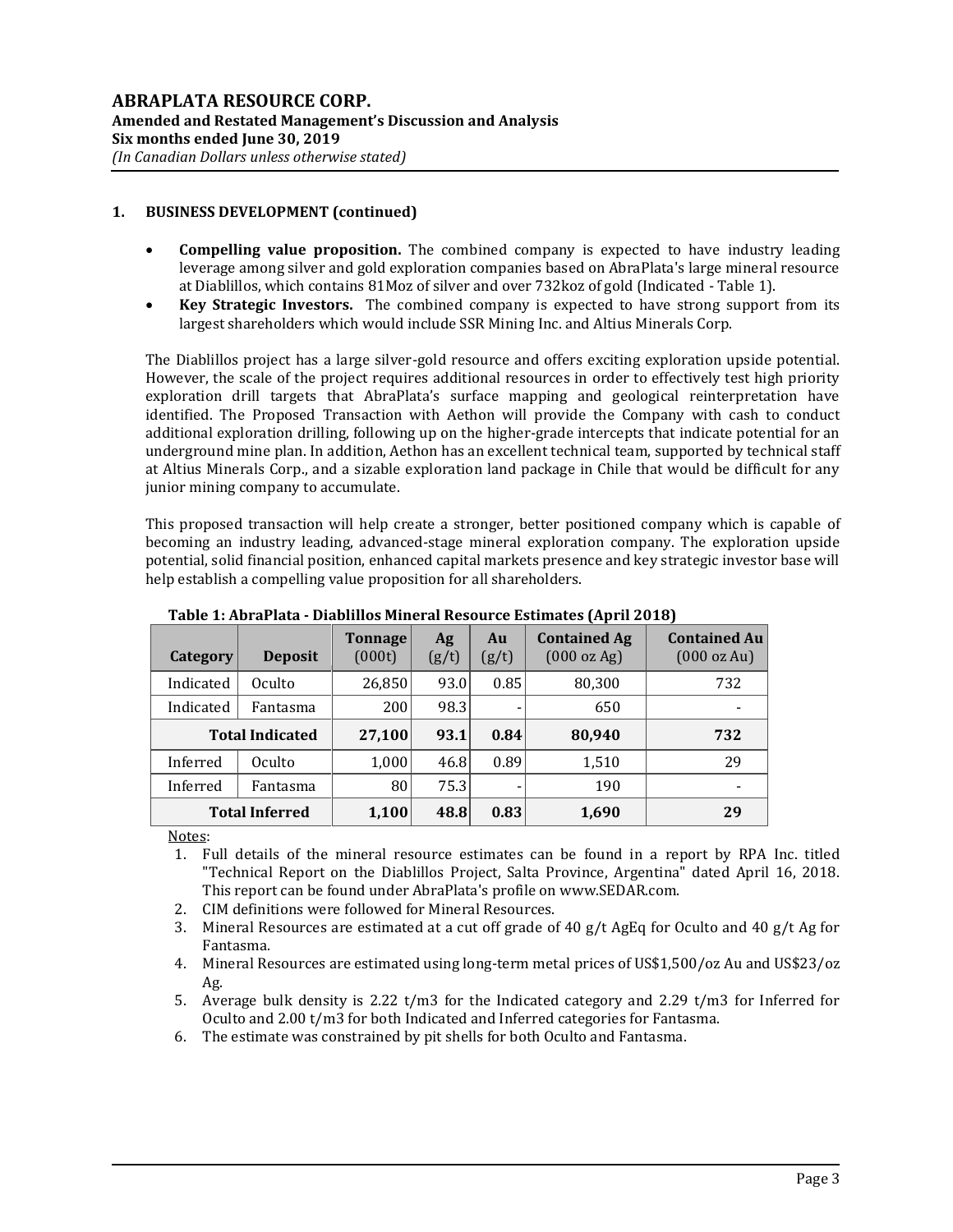# **1. BUSINESS DEVELOPMENT (continued)**

## **Transaction Details**

The Proposed Transaction value is approximately \$8.8 million on a fully diluted in-the-money basis, and Aethon and AbraPlata shareholders will own approximately 52% and 48% of the combined entity, respectively, prior to the issuance of additional shares to SSR Mining Inc. ("SSRM") (NASDAQ: SSRM) (TSX: SSRM) in exchange for certain key concessions outlined further below. Pursuant of the terms of the Letter of Intent ("LOI"), the parties anticipate entering into a definitive agreement on or prior to August 30, 2019.

The Proposed Transaction is subject to a number of conditions, including, but not limited to, AbraPlata and Aethon entering into one or more binding definitive agreements containing customary terms and conditions, including representations and warranties customary in a transaction of this nature. In the event that definitive agreement(s) are entered into between the parties, and subject to the final transaction structure, the closing of the Proposed Transaction will be subject to additional conditions precedent including, but not limited to, the receipt of all required approvals from TSXV, shareholder approval of the Proposed Transaction to the extent required under corporate and securities laws and the rules and policies of TSXV, including by the requisite majority of shareholders of Aethon at a special meeting of Aethon shareholders and agreement on customary non-solicitation covenants, insider lockup agreements, board support and other standard provisions for transactions of this nature.

AbraPlata and Aethon are committed to consummating the Proposed Transaction in an expedited manner and will issue further information about the Proposed Transaction once available. There can be no assurances that any transaction relating to the Proposed Transaction or otherwise will result, or as to the final definitive terms thereof. Both parties have agreed for the payment of a termination fee of \$250,000, in the event that either party terminates the LOI under certain prescribed circumstances, including termination in connection with pursuing an alternative transaction.

SSRM, the original vendor of the Diablillos property to AbraPlata, has indicated its intention to support in principle the Proposed Transaction and, subject to its completion, to agree to defer the outstanding Diablillos property payments of USD\$5 million and USD\$7 million for four years and waive all outstanding advance royalty payments, in exchange for consideration to be determined.

#### **Benefits to AbraPlata Shareholders**

- Securing funding to facilitate the advancement of the Diablillos project by conducting a comprehensive drilling program, and if warranted, the preparation of an underground preliminary economic assessment due to Aethon's cash position (\$3.7M at June 30, 2019);
- Gaining exposure from Aethon's large and prospective land position (+100,000 ha) in Chile, which has potential to attract major strategic corporate partners;
- Expertise provided by Aethon's executive management team, and adding Altius Minerals as a strategic cornerstone shareholder;
- Favourable renegotiation of the property payment terms with SSRM; and
- Continued exposure to combined properties exploration upside potential, with significant improvement in trading liquidity and capital markets exposure.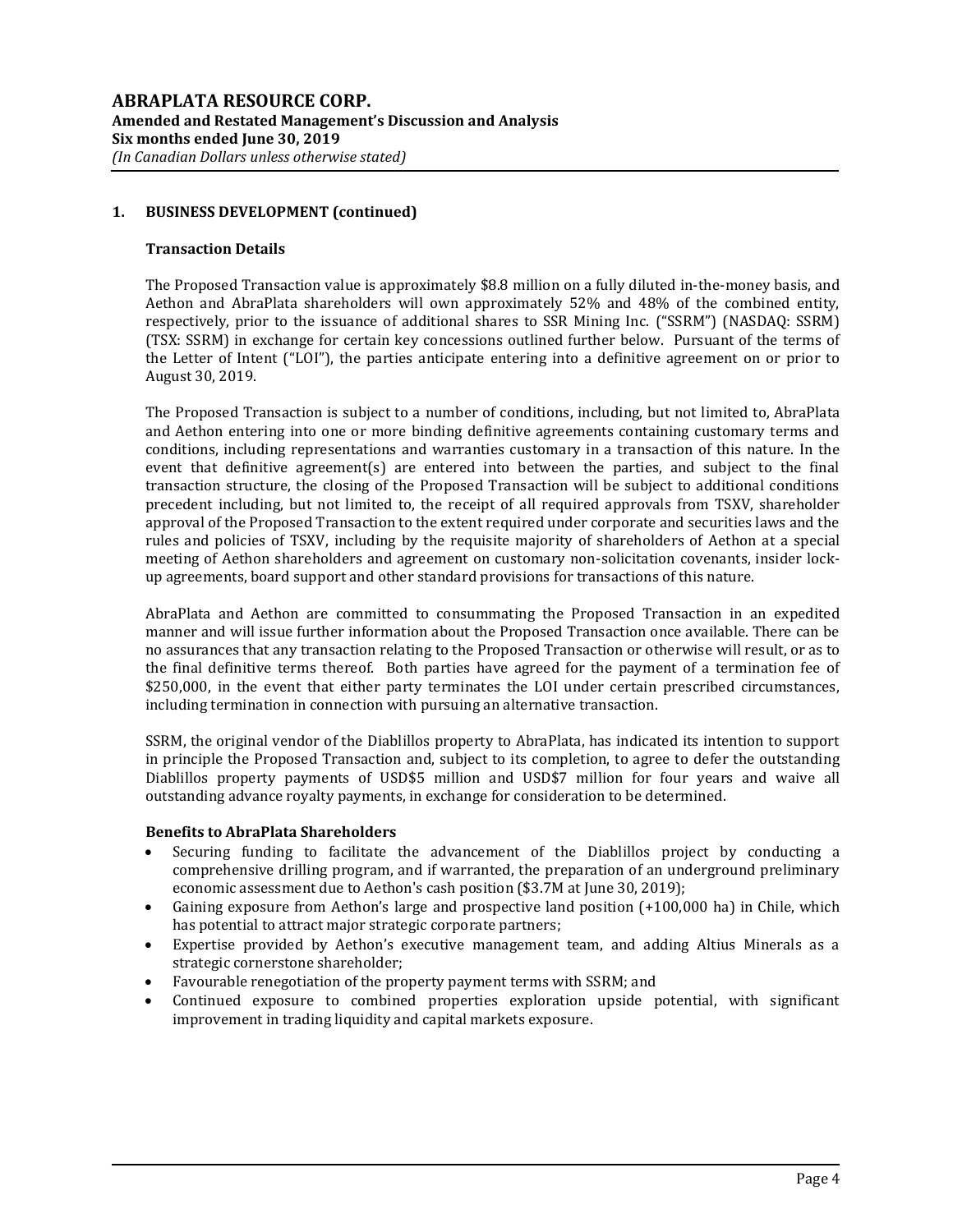# **1. BUSINESS DEVELOPMENT (continued)**

# **Benefits to Aethon Shareholders**

- Receiving a significant premium to the current Aethon share price and increased liquidity;
- Exposure to an advanced-stage, silver-gold exploration project containing an existing Indicated mineral resource of 81Moz of silver and 732koz of gold, as a result of more than USD\$35M worth of historical exploration expenditures;
- Immediate exploration upside with potential for a gold rich zone extending into the basement of the existing Oculto deposit on the Diablillos property;
- Board of directors with extensive knowledge of Argentina and the Diablillos project, and adding SSRM as a strategic cornerstone shareholder; and
- Continued exposure to combined properties exploration upside potential, with anticipated improvement in trading liquidity and capital markets exposure.

## **2. OVERVIEW OF THE COMPANY**

AbraPlata Resource Corp. was incorporated on August 31, 1993 under the Alberta Business Corporations Act. On September 30, 2015, the Company's incorporation jurisdiction was moved to British Columbia. The Company's registered office is located at Suite 303, 750 West Pender Street, Vancouver, BC, V6C 2T7. The Company changed its name to Angel Bioventures Inc. on August 28, 2013. On March 23, 2017, the Company changed its name to AbraPlata Resource Corp.

On September 16, 2016, the Company signed a binding Letter of Intent ("LOI") with Huayra Minerals Corporation ("Huayra"). The LOI sets out the key terms of the proposed acquisition by the Company of 100% of the issued and outstanding securities of Huayra.

Huayra is a mineral exploration and development company engaged in the acquisition, exploration and development of mineral resource properties in Argentina. Huayra has an agreement (the "SSRM Agreement") with SSRM to acquire an indirect 100% interest in the Diablillos and Aguas Perdidas (previously known as "M-18") properties in Salta and Chubut Provinces, Argentina. Huayra also has rights in the Cerro Amarillo project in the Province of Mendoza, Argentina.

On November 15, 2016, the Company and its wholly-owned subsidiary, 1096494 BC Ltd., entered into a definitive merger agreement (the "Merger Agreement") with Huayra. As per the terms of the Merger Agreement, Huayra and 1096494 BC Ltd. amalgamated (the "Amalgamation") and the amalgamated company became a wholly-owned subsidiary of the Company. Pursuant to the Amalgamation, the Company acquired all of the issued and outstanding Class A common shares of Huayra in exchange for a like number of common shares of the Company. The Amalgamation was an arm's length transaction and constituted a "reverse takeover" pursuant to the policies of the TSX Venture Exchange (the "Exchange"). Pursuant to the terms of the Merger Agreement, the Company undertook a concurrent financing of \$2,863,099 to meet the initial listing requirements of the Exchange (the "Concurrent Financing").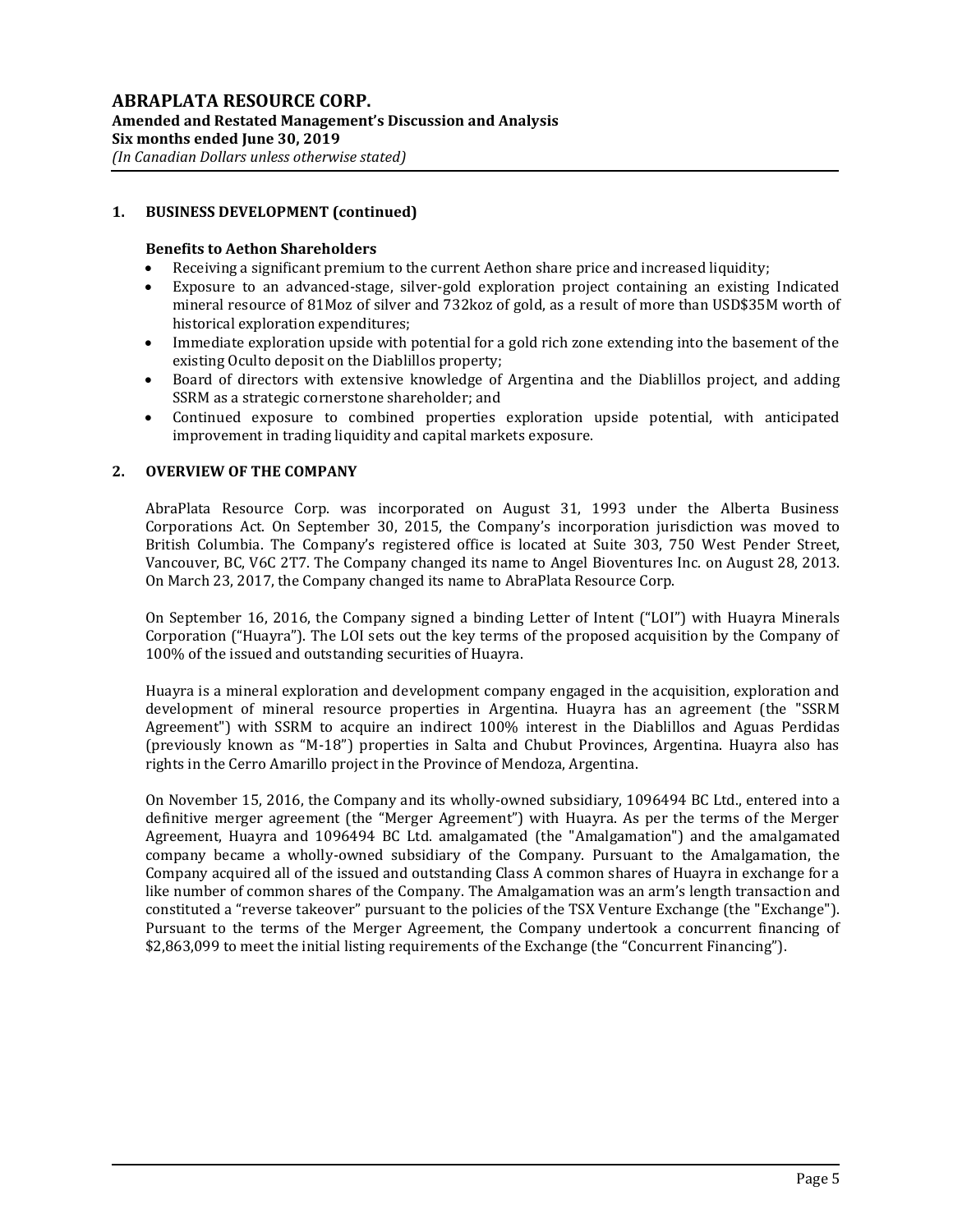# **2. OVERVIEW OF THE COMPANY (continued)**

The Amalgamation became effective on April 24, 2017. In this regard, the Company entered into an agreement with SSRM providing for the Company's assumption of all of Huayra's obligations under the SSRM Agreement. Such obligations include, but are not limited to, SSRM's right under the SSRM Agreement to: (i) a free carried equity interest in the Company until the completion of a public offering of US\$5,000,000 or more (the "Anti-Dilution Right"); (ii) participate in future equity financings to maintain its ownership level in the Company for as long as SSRM continues to hold more than ten percent of the then issued and outstanding shares of the Company on a non- diluted basis; (iii) receive cash payments of approximately US\$1,500,000 over the first two years and US\$12,500,000 over the following three to five years; and (iv) a 1% net smelter returns royalty on production from each of the properties.

# **3. EXPLORATION AND EVALUATION**

## **Diablillos Project**

The Diablillos project covers an area of 79km<sup>2</sup> in the Salta Province of northwestern Argentina and hosts epithermal precious metal mineralization in a number of mineral occurrences. The main deposit is known as Oculto, and this Ag-Au deposit is surrounded by various satellite occurrences including the Fantasma Ag-rich zone. To the north of Oculto lies the Cerro Viejo – Cerro Blanco Cu-Au mineralized zone and its related Northern Arc of Au-rich occurrences.

The Diablillos project was acquired by the Company from SSRM in 2016. Until February 2018 SSRM retained 19.9% of the equity in the Company. Pursuant to the Anti-Dilution Right, previously whenever the Company issued common shares to third parties, it was obliged to issue additional common shares to SSRM, without payment, sufficient for SSRM to maintain a 19.9% equity interest in the capital of the Company. SSRM retains an equity participation right under the SSR Agreement which entitles SSRM to participate in future transactions in which the Company issues equity securities for cash or non-cash consideration.

The Diablillos project lies within the border zone between the Province of Salta and the Province of Catamarca. For many years, the definitive border line between Salta and Catamarca has been in dispute and the Diablillos project falls within territory claimed by both provinces. In 1984, the government of Salta granted mineral rights to the Diablillos project to one of the Company's predecessors-in-title. In the early 2000s, the government of Catamarca granted overlapping mineral rights in the same area, to a third party, thereby creating the potential for conflicting titles pending the resolution of the border dispute, a matter falling within the jurisdiction of the federal government under the Constitution of Argentina. Additional details respecting the provincial border dispute and the potentially conflicting titles to the Diablillos project can be found in the Company's Filing Statement dated March 1, 2017, a copy of which is filed under the Company's profile on SEDAR [\(www.sedar.com\)](http://www.sedar.com/).

The Company has reached an agreement with the shareholders of Minera Cerro Bayo SA ("Cerro Bayo"), the owner of the conflicting mineral rights granted by the government of Catamarca, to acquire a 100% equity interest in Cerro Bayo, thereby indirectly acquiring ownership and control of the conflicting mineral interests. As consideration, the Company will pay US\$ 3,325,000 in cash and issue 500,000 common shares of the Company to the shareholders of Cerro Bayo in instalments over a five-year period.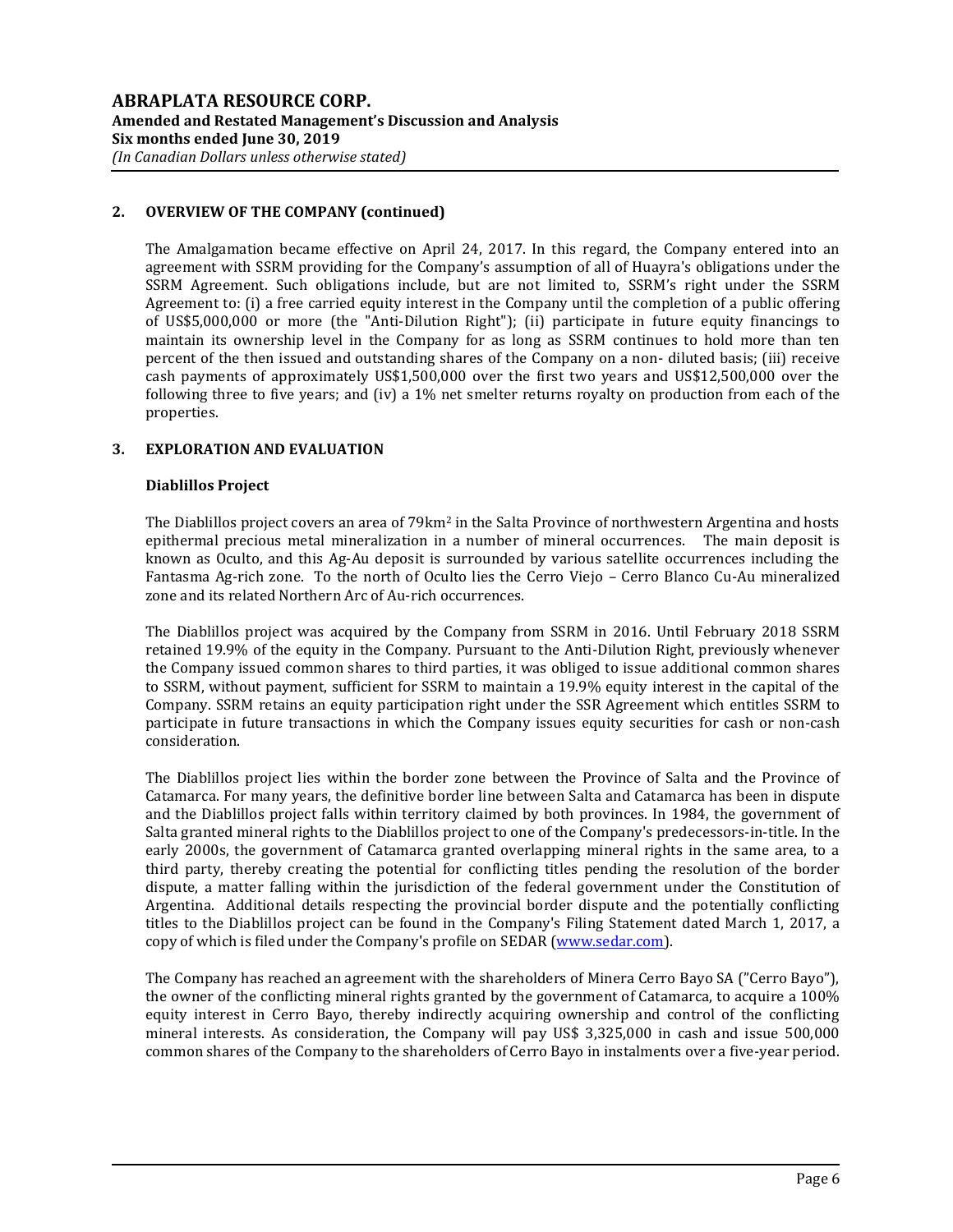## **Diablillos – Oculto Main Mineralized Zone**

The Oculto deposit, contains the majority of the Indicated Resources known from the project which, as recently estimated by Roscoe Postle Associates Inc ("RPA"), amount to 27.1 million tonnes at a grade of 93.1 g/t Ag and 0.84 g/t Au and containing 80.9 million oz Ag and 732k oz Au (i.e., 136 million oz AgEq or 1.8 million oz AuEq). AbraPlata completed a Preliminary Economic Assessment ("PEA") in March 2018.

# **Diablillos - Oculto Gold-Rich Zone**

A recent review of the geology and drill core by AbraPlata's consultant geologist has resulted in a new interpretation of the extent and grade of the Au-dominant mineralization in the basement rocks of the Oculto deposit. The higher grades and large width of this zone highlights the considerable potential for delineating additional Au-rich mineral resources in Oculto and the Company plans to drill additional holes into this zone (the "High Grade Gold Zone") in the near future.

The High Grade Gold Zone is centered on drill hole DDH-97-007A which intersected 2.7g/t Au and 15.6g/t Ag over 108m (from 197.2 meters down the hole), including 16.7g/t Au & 39.2g/t Ag over 10.6m (from 210 meters to 220.6 meters) in which a single sample returned 90.7g/t Au over 1.1 meters. The Au-rich zone measures approximately 600 meters by 50 meters and lies both within the "regolith" breccia and below it in the basement, which has not been extensively drill tested. Furthermore, the zone is coincident with the recently identified structure that controls both the geometry and overall NE-SW trend of the Oculto deposit as a whole.

Metal zonation within the mineralized zones at Oculto ranges from Au (or Au-Cu) in the feeder veins in the basement rocks to Au-Ag and then Ag-Au in the bulk of the disseminated body hosted by the overlying volcanics to Ag-only higher up in the sequence. It is also clear from mapping outcrop and road cut and/or drill pad exposures that there is a strong structural control on mineralization and associated alteration, and that most of these control structures trend NE-SW and have near vertical dips. Both gold and silver mineralization appear to expand spatially where the steeply dipping structures intersect the basement/volcanic contact. In some cases, this expansion is also coextensive with a "regolith" conglomerate on the basement contact. However, this regolith blanket appears to be dramatically thickened in a NE-SW trending trough and is coincident with the dominant controlling structure and where this intersects the basement contact. It is possible that the regolith conglomerate is actually a misinterpretation of a hydrothermal breccia at the contact of the basement and steeply dipping control structures. In any case, this zone has a strong influence on the enhancement of mineralization both spatially and with respect to better gold grades.

# **Diablillos - Preliminary Economic Assessment**

A Preliminary Economic Assessment was completed and the conclusions published in a news release dated March 2, 2018. This was followed by a Technical Report which was filed on SEDAR on April 16, 2018. The Report is entitled "Technical Report on the Diablillos Project, Salta Province" and was authored by independent Qualified Persons at Roscoe Postle Associates Inc. and prepared in accordance with National Instrument 43-101.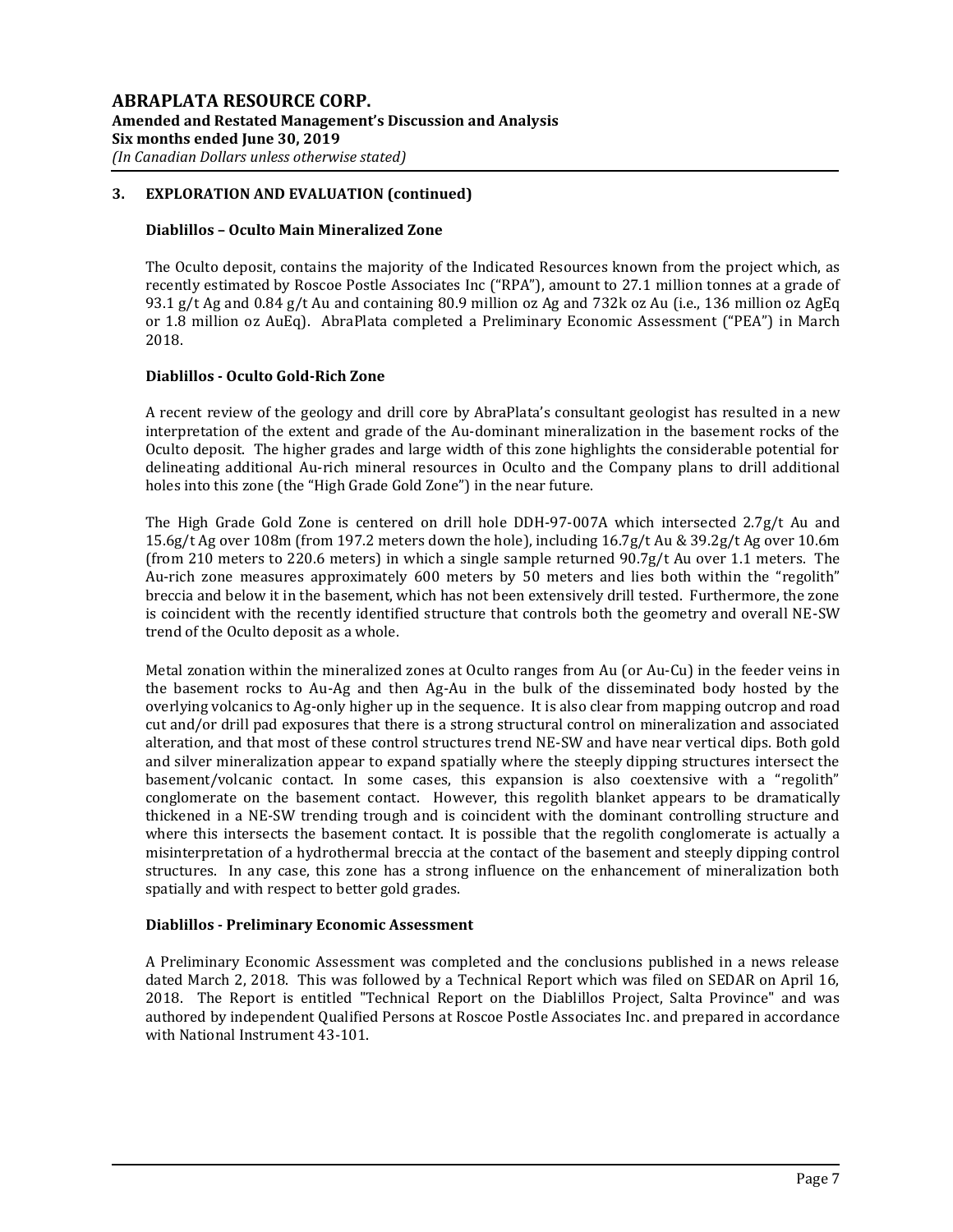Given the positive economic results presented in the report, RPA recommends that the project be advanced to the next stage of engineering study and permitting. The Report proposes that open pit mining be carried out by contractor as a conventional truck and shovel operation on two pits at Diablillos, the larger Oculto pit and the smaller Fantasma open cut. A conventional silver processing plant, incorporating crushing, grinding, agitated vat leaching, and precipitation of the precious metals by Merrill-Crowe, has a design throughput of 6000 tonne per day.

The Project achieves an undiscounted pre-tax cash flow of US\$639 million (after-tax cash flow of US\$391 million) over mine life, and an after-tax Net Present Value ("NPV") at a 7.5% discount rate of US\$212 million assuming US\$20 per ounce silver and US\$1,300 per ounce of gold. The after-tax Internal Rate of Return ("IRR") is 30.2%, and the project achieves a simple payback after 3.1 years of production.

The project is expected to have a mine life of eight years after a preproduction period of 18 months and is estimated to produce 9.8 million silver-equivalent<sup>1</sup> ounces per year at an average All-in Sustaining Cost of US\$7.52 per silver-equivalent ounce. Initial Capital has been estimated at US\$293 million.

While the Diablillos project already has a substantial mineral resource due to 87,711 meters of historical drilling, the Report acknowledges that additional exploration potential exists in many localities at Diablillos. AbraPlata is currently evaluating drilling campaigns at the following locations:

- In-pit drilling of resources within the Oculto pit, as some areas are categorized as waste due to insufficient drill density;
- Definition drilling of near-surface silver and gold mineralization at the Fantasma, Laderos, and Alpaca satellite deposits to the main Oculto deposits;
- Drilling of the high-grade gold zone beneath the current pit shell at Oculto; and
- Further definition of the high-grade silver zone ("Enriched Silver Zone") by increasing the resolution of existing wire frame models through relogging of existing holes and augmenting the drilling where necessary.

The High-Grade Gold Zone and the Enriched Silver Zone are of particular interest as they have the possibility of significantly impacting the growth potential of the resources that will be considered for the PFS. In particular, the Enriched Silver Zone lies approximately 100 meters below the surface and has an altitude that mimics the surface topography. Given that ground water levels in most drill holes are generally encountered at depths of about 100 meters, the Enriched Silver Zone, which is defined by a >300g/t Ag grade shell, is being interpreted as a potential supergene zone with obvious implication for ongoing exploration. Furthermore, the Enriched Silver Zone significantly impacts the production profile in the PEA because this zone is mined in Years 2 and 4. With respect to the High-Grade Gold Zone, it is located in the lower part of the Oculto deposit, largely in the basement, and centered on drill hole DDH-97-007A as described above.

The High-Grade Gold Zone comprises at least two, sub parallel, gold-rich zones measuring over 600 meters in length and, in places, over 50 meters in width, and is coincident with the recently identified structures that controls both the geometry and overall NE-SW trend of the Oculto deposit as a whole. Because mineralization at Diablillos is of a high sulphidation epithermal nature, the high-grade gold rich zone can be expected to persist to considerable depths.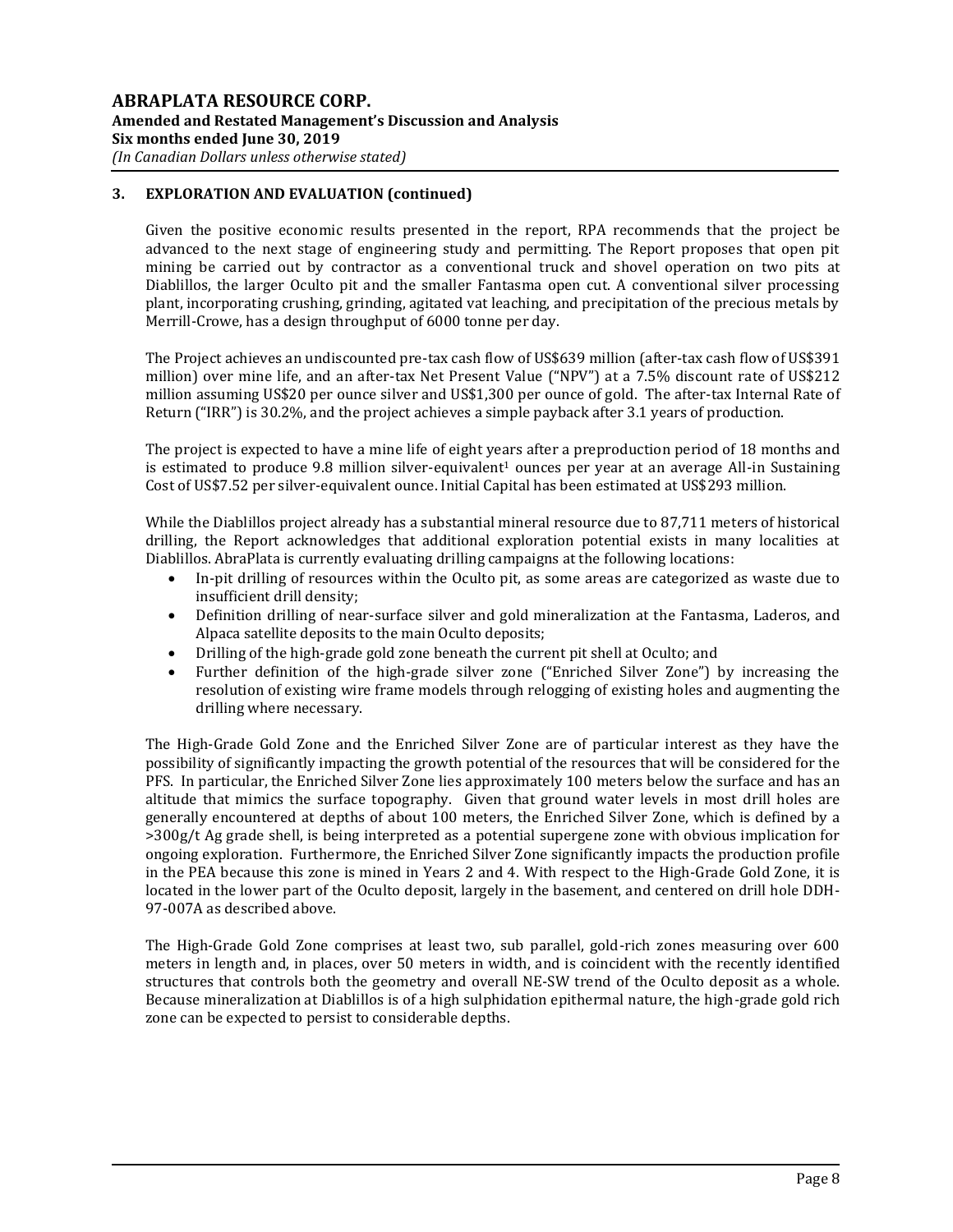## **Diablillos - Fantasma Zone**

The Fantasma Zone is one of a number of mineral occurrences on the project and lies approximately 800 meters west of the Oculto Deposit. Silver-rich mineralization at Fantasma outcrops at surface beneath a thin veneer of alluvium and was identified by SSRM in 2012 from sampling done in five trenches over the Fantasma area. SSRM followed up with three diamond drill holes angled at 60° and intersected mineralization in all three holes.

Between June and September 2017, AbraPlata drilled 3,048 meters in 27 drill holes at Fantasma.

The mineralization at Fantasma appears to be confined to two gently dipping, stacked layers some 20 meters and 10 meters in thickness respectively as indicated by hole DDH-12-126 which intersected 24.1 meters @ 117.6g/t Ag in the upper zone and 11.7 meters @ 185.6g/t Ag in the lower zone. AbraPlata's hole DDH-17-128, which was drilled vertically and intersected mineralization grading 98.3g/t Ag over 52.0 meters, indicates that the two stacked layers may be merging to the west.

## **Diablillos - Growth Potential in the Northern Arc**

Several mineral occurrences located in an arc from Cerro Viejo through to Corderos have been identified to likely contain satellite gold resources that maybe mined in advance of or in conjunction with the Oculto Deposit. All of these prospects - Cerro Viejo, Cerro del Medio, Morro Eco, Pedernales and Corderos - are part of a structural array dominated by ENE and NW structures that dip 70-80 degrees north. The ENE structures are invariably thicker with better breccia development.

Cerro Viejo has good potential for a large-scale low-grade gold orebody in porphyry style stockwork and hydrothermal breccia styles, and the large breccia pipe immediately SE of Cerro del Medio Oeste is an attractive target that has not been drill tested. The Cerro del Medio Oeste prospect is a WNW trending zone of crackle breccia hosted entirely within megacrystic granite. Alteration is generally silica dominant near the core of the structure fading out to alunite dominant near the margins of the crackle breccia. The main WNW structure has a number of NE trending splays that appear to be tension veins. This suggests sinistral strain at the time of mineralisation. As a result, W or WSW deviations or splays in structures of this orientation are likely to be dilatational and best mineralised.

In the Pedernales Sur prospect the mineralization in the wider area follows a NW trending structure and individual prospects are generally ENE to ESE splays off the main NW trend. The prospect itself occurs where the NW trending structure crosses the Pedernales Fault and hence into Andesitic volcanic host rocks. The Trucha prospect appears to be a small zone of strong alunite-silica alteration in a vaguely bedded lithic tuff. More systematic sampling is justified at this prospect as it is for Suri and Pedernales Norte prospects that appear to have similar styles of stratigraphically controlled mineralization.

The Corderos prospect is a linear, structurally controlled hydrothermal breccia with a near vertical dip. This structure has been poorly tested by previous drilling, however a small number of intercepts have returned high gold grades. Better targeted drilling could outline a significant high-grade resource in this structure. There is a NNE trending zone immediately north of the main target that probably warrants a few exploratory holes as well.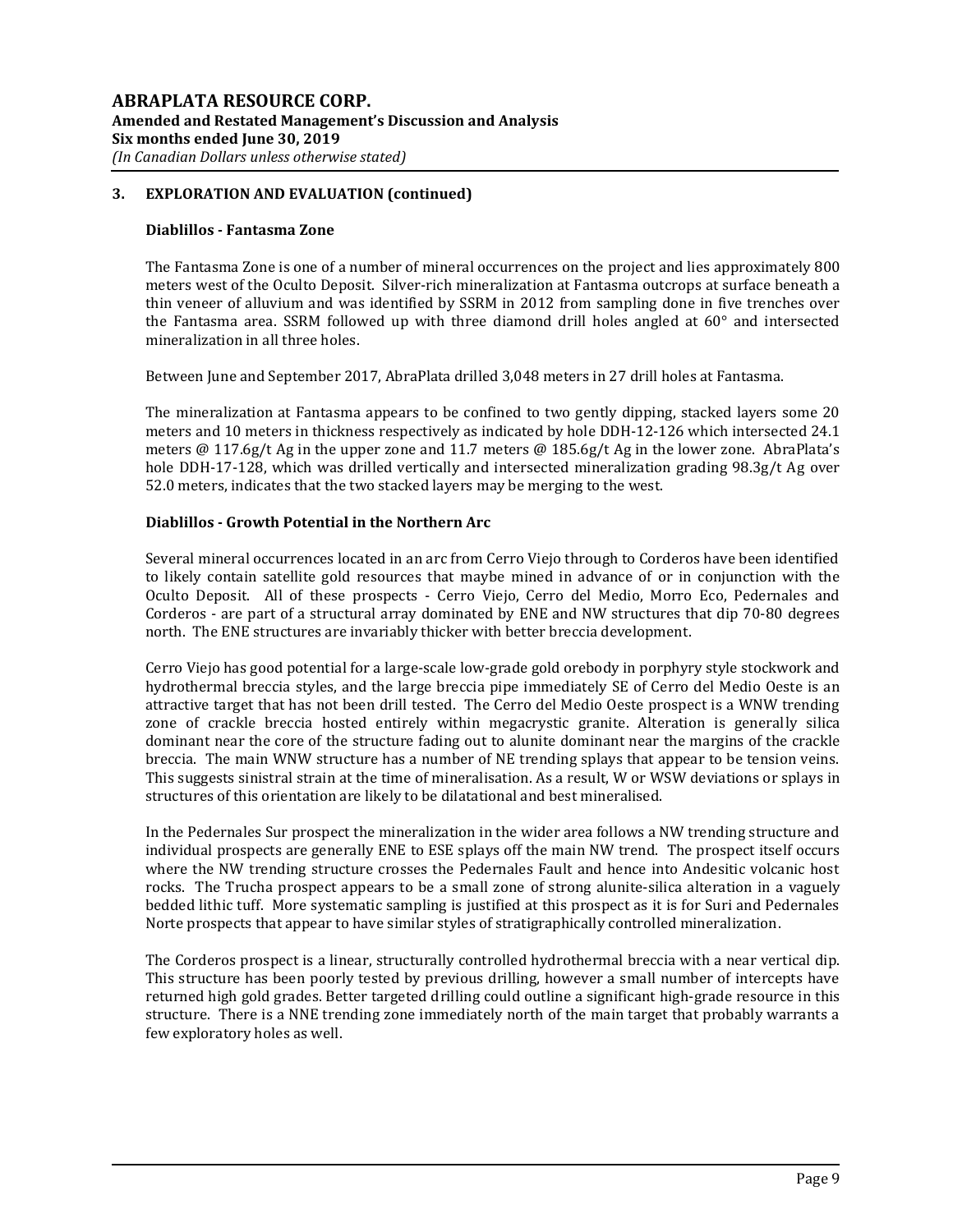The Vicuña prospect is a good example of how structures behave in all three significant rock groups: basement; andesitic volcanic and volcaniclastic sediments. In the basement, the Vicuña structure is a well-defined hydrothermal breccia with a narrow halo of strong silica-alunite alteration. In the andesitic volcanics, the central structure is similar, except that it is enclosed by an extensive volume of grey argillic alteration. In the volcaniclastic host, the Vicuña structure feathers out into a series of fracture zones and crackle breccias with minor jarosite/alunite infill, intense silica-alunite alteration spreads out into the permeable volcaniclastic sediments for +100 meters either side of the structure. A number of high-grade gold intercepts from previous drilling (2012) suggest that a significant resource could be defined in the central structure with additional drilling.

The extensive area of silica-alunite alteration in the volcaniclastic rocks adjacent to the structure suggests the possibility of a large volume of ore with an attractive strip ratio. Additional rockchip sampling is required to assess the grade of this style of mineralization.

# **Diablillos -Newly Identified Breccia Zones**

The most recent geological mapping undertaken by the Company's consulting geologist has identified new hydrothermal breccia zones and extended those that already known. The presence of these hydrothermal breccia zones opens up the potential for additional high-grade gold mineralization in the basement lithologies both below, as well as lateral to, the currently defined Oculto silver-gold deposit in the overlying volcanics. It also begs the question of whether Diablillos will ultimately prove to be a primary silver deposit with gold roots or a gold deposit with a silver cap. In order to answer this question, the Company will need to conduct additional drilling.

The newly identified group of breccias lies immediately east of the main Oculto deposit and includes the Nebulosa, Concepcion, and Enigmatica breccia zones. These breccias have identical style and alteration to the breccias that host high grade gold mineralization in the basement beneath the Oculto deposit as well as to a surface analogue occurrence directly to the south of Oculto. The breccias have surface expressions and internal textures that indicate that they are structurally controlled, planar to lenticular bodies up to 40 meters wide and 500 meters long.

# **Diablillos – Applicability of Underground Mining Methods**

The Company has conducted a review of historical drill data to determine if higher grade silver and gold zones could potentially be exploited using underground mining methods. An underground mining approach could entail significantly less initial capital than the large open pit approach contemplated in the Company's 2018 PEA on the Diablillos project. The review follows the identification by the Company's consulting geologist that high grade mineralized cores are strongly correlated with steeply dipping, tabular hydrothermal breccia bodies in the main Oculto deposit. More specifically, mineralization appears to be controlled by NW- and NE-trending structures along which tabular zones of hydrothermal breccia have been developed that, in turn, host the high-grade mineralization.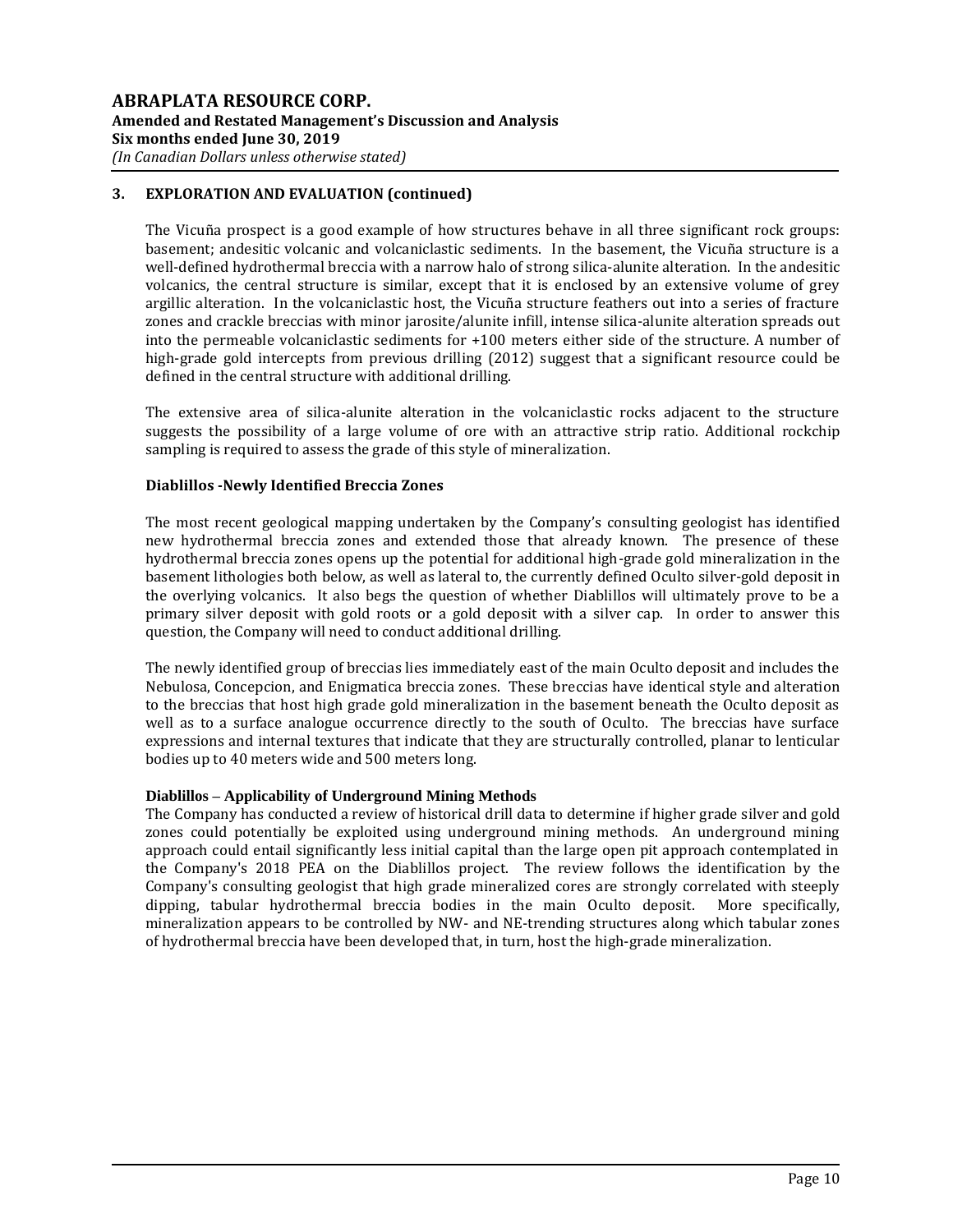To date, six specific breccia zones have been identified at Oculto: Main Breccia Zone; Cross Breccia Zone; East Breccia Zone; West Breccia Zone; NW Breccia Zone; and North Breccia Zone. The Main Breccia Zone and the Cross Breccia Zone have an estimated strike extent of at least 800 meters. The East and West Zones have strikes of 650 meters and 450 meters, respectively. The Main and Cross Breccia Zones form a continuous zone of mineralization which extends for more than 1000 meters, and a significant vertically dipping pipe-like body over 80 meters in diameter and extending some 150 meters in depth lies at the intersection of the Main and Cross Zones. This mineralized plug is open at depth. Likewise, the general lack of drilling below the current PEA pit shell together with the results of few deep holes that have been continued below the current pit depth indicate the considerable potential for the definition of additional resources at depth in the basement rocks.

Given the fact that mineralization at Oculto is of an epithermal, high sulphidation nature, mineralization may extend for hundreds of meters below the current pit shell. This creates the potential of increasing resources from Oculto significantly, especially gold resources. High grade Au-rich zones are associated with hydrothermal breccias at the interface of the basement rocks with the overlying volcanics and volcaniclastics and confined to tight structures within the basement. Oculto has multiple characteristics of a gold deposit with a silver cap.

Elevated levels of gold and silver mineralization occur in a zone that is 5 to 30 meters in thickness and situated approximately 90 to 120 meters below current topography and just below the current water table, which lies about 80 meters below the surface. This enriched mineralized zone has been interpreted as a supergene enrichment zone developed just below the water table during emplacement. Numerous high-grade gold and silver drill intercepts have been encountered in this zone with grades reporting over 300g/t AgEq.

An Au-rich zone lies at an angle to the Ag zone, and is generally better developed at depth. Much of the gold in this zone is hosted by breccia bodies both within the NE-trending structures and also in breccias developed at the intersection of the basement rocks and overlying volcanics and volcaniclastics. At depth, gold generally occurs in the vicinity of the oxide-sulphide interface and is interpreted to represent hypogene mineralization.

The implications from the improved geological understanding of the Oculto deposit are that the nearvertical breccia bodies are largely untested at depth and Oculto has the potential to host high grade gold mineralization below the current mineral resource. An underground option may indicate a processing plant of reduced capacity and increased recoveries due to a higher-grade feed, and would require less capital. In addition, significant pre-stripping of waste material would no longer be necessary, resulting in savings and the high-grade zones at depth can then be tested from underground. Furthermore, in the event that Oculto as an underground operation, then the potential high-grade gold mineralization at depth becomes more compelling than in an open pit approach. While the open pit approach to Diablillos remains a viable option, the Company plans to conduct additional work to assess if an underground mining approach that is less capital intensive may be a viable alternative and if a PEA on such a scenario is warranted.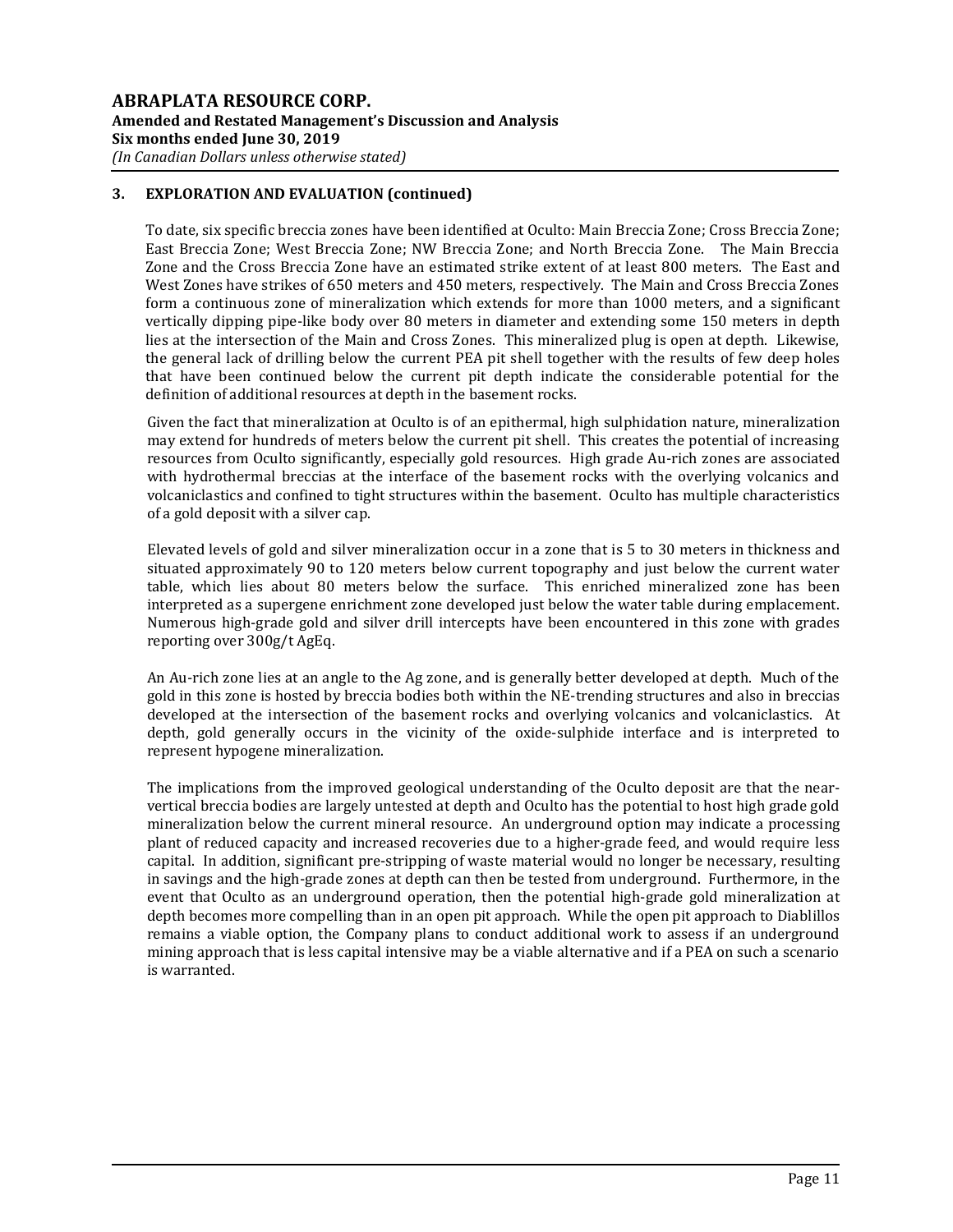# **4. RESTATEMENT OF MINERAL INTERESTS**

The Company's mineral interests in Diablillos project were restated to take into consideration hyperinflationary and foreign exchange translation adjustments during the three and six months ended June 30, 2019. As a result of the restatement the mineral interests in Diablillos project as at June 30, 2019 were increased by \$815,448 due to hyperinflation impact and decreased by \$314,703 due to foreign exchange translation resulting in net increase of \$500,745.

Restatements related to the Statement of Operations and Comprehensive Income for the six months ended June 30, 2019:

- gain on net monetary position of \$62,872 included in Net Loss for the period,
- gain in other comprehensive income of \$752,576 related to the impact of hyperinflation included in Other Comprehensive (Income) Loss, and
- decrease in loss in Other Comprehensive Income by \$287,429 related to the foreign currency translation adjustment included in Other Comprehensive (Income) Loss resulted in foreign currency translation adjustment being a loss of \$301,066.

Restatements related to the Statement of Operations and Comprehensive Income for the three months ended June 30, 2019:

- gain on net monetary position of \$27,230 included in Net Loss for the period,
- gain in other comprehensive income of \$359,543 related to the impact of hyperinflation included in Other Comprehensive (Income) Loss, and
- increase in loss in Other Comprehensive Income by \$204,154 related to the foreign currency translation adjustment included in Other Comprehensive (Income) Loss resulted in foreign currency translation adjustment being a loss of \$225,986.

# **5. SELECTED ANNUAL AND QUARTERLY INFORMATION**

For the year ended December 31, 2018, fifteen months ended December 31, 2017 and year ended September 30, 2016:

|                                                                       | <b>Year ended</b><br>December 31,<br>2018 |          | <b>Fifteen months</b><br>ended December<br>31, 2017 | <b>Year ended</b><br>September 30,<br>2016 |                   |  |
|-----------------------------------------------------------------------|-------------------------------------------|----------|-----------------------------------------------------|--------------------------------------------|-------------------|--|
| Net (loss) income for the period<br>Basic and diluted earnings (loss) | \$<br>(3,320,576)<br>(0.06)               | \$<br>\$ | (7,733,181)<br>(0.17)                               | \$<br>\$                                   | 2,296,288<br>0.32 |  |
| per share<br>Total assets                                             | \$<br>4,005,824                           | \$       | 4,966,152                                           | \$                                         | 342,582           |  |
| Total liabilities                                                     | 951.026                                   | \$       | 1,264,839                                           | \$                                         | 170,901           |  |

The Company has no revenue to report for the year ended December 31, 2018, fifteen months ended December 31, 2017 and year ended September 30, 2016.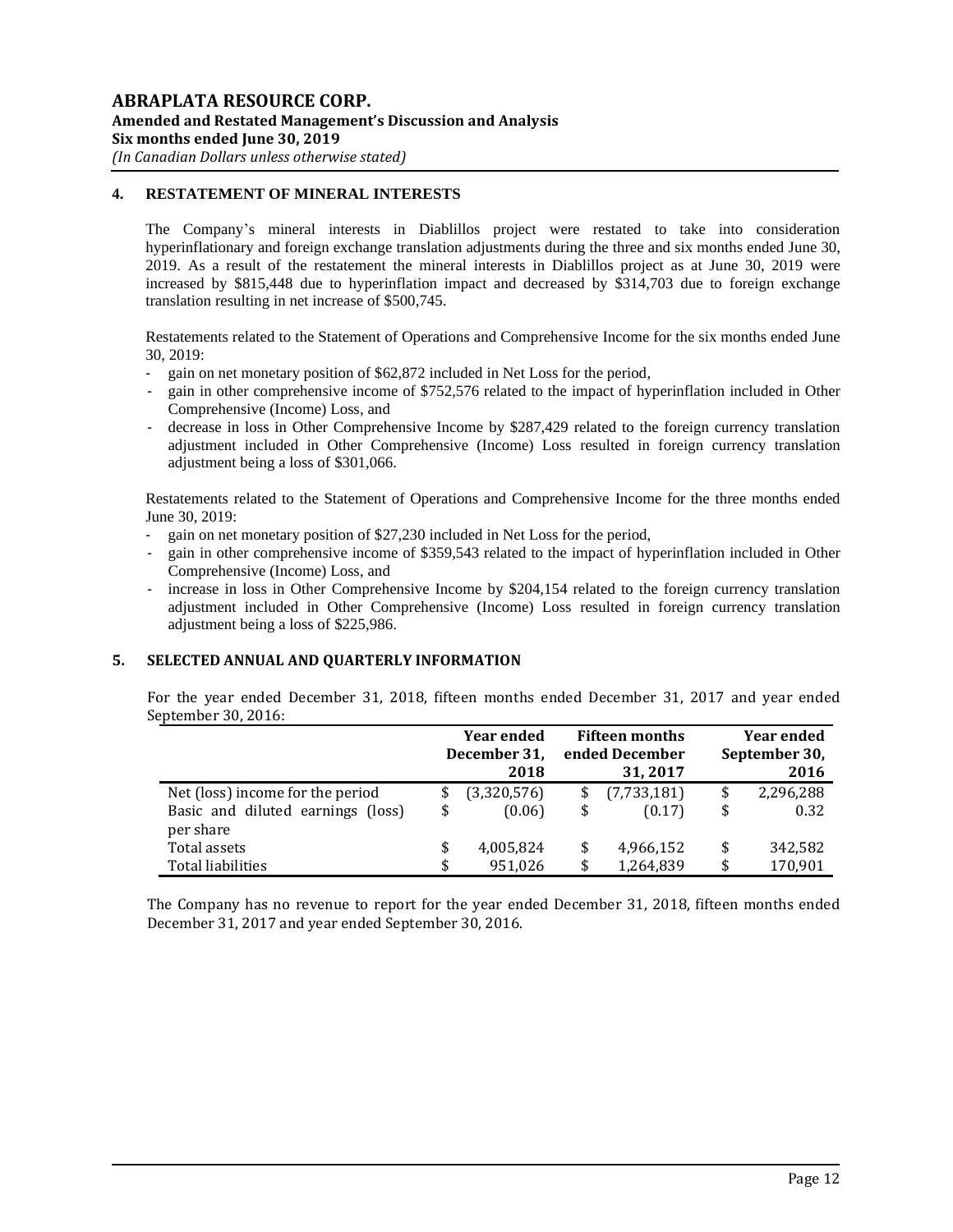# **5. SELECTED ANNUAL AND QUARTERLY INFORMATION (continued)**

Below is a summary of information for the eight most recent quarters:

|                            | Net income<br>(loss) for the<br>period |               | <b>Earnings (loss)</b><br>per share – basic | & diluted | <b>Total assets</b> |           |  |
|----------------------------|----------------------------------------|---------------|---------------------------------------------|-----------|---------------------|-----------|--|
| <b>Quarter Ended</b>       |                                        | (restated)    |                                             |           |                     |           |  |
| June 30, 2019 as restated  | \$                                     | (241, 675)    | \$                                          | (0.00)    | \$                  | 4,601,776 |  |
| March 31, 2019 as restated | \$                                     | (179, 013)    | \$                                          | (0.00)    | \$                  | 4,507,724 |  |
| December 31, 2018          | \$                                     | (710, 546)    | \$                                          | (0.01)    | \$                  | 4,005,824 |  |
| September 30, 2018         | \$                                     | (525, 874)    | \$                                          | (0.01)    | \$                  | 5,690,697 |  |
| June 30, 2018              | \$                                     | (1,086,674)   | \$                                          | (0.01)    | \$                  | 5,659,816 |  |
| March 31, 2018             | \$                                     | (997, 482)    | \$                                          | (0.01)    | \$                  | 6,005,735 |  |
| December 31, 2017          | \$                                     | (1, 284, 347) | \$                                          | (0.02)    | \$                  | 4,966,152 |  |
| September 30, 2017         | \$                                     | (1,803,674)   |                                             | (0.03)    | \$                  | 7,854,167 |  |

## **6. RESULTS OF OPERATIONS**

The operating results of junior mining companies can fluctuate significantly from period to period. The Company is in the exploration stage and has no revenue from operations.

## **Three months ended June 30, 2019 compared to the three months ended June 30, 2018**

During the three months ended June 30, 2019 net loss decreased by \$844,999 to \$241,675 compared to the net loss recorded during the three months ended June 30, 2018 due to the following:

- Evaluation and exploration expenses were \$4,309 for the three months ended June 30, 2019 compared to \$237,823 for the three months ended June 30, 2018, a decrease of \$233,514;
- Management compensation was reduced to nil during the three months ended June 30, 2019. This resulted in the decrease in Management fees expense by \$112,500 compared to the three months ended June 30, 2018;
- Office and administration expense decreased by \$43,596 during the three months ended June 30, 2019 compared to the three months ended June 30, 2018 due to the Company preserving available resources for payments for mineral properties;
- Professional fees decreased by \$45,597 from \$98,533 incurred during the three months ended June 30, 2018;
- Stock based compensation decreased by \$175,794 during the three months ended June 30, 2019 compared to the three months ended June 30, 2018 due to the lesser number of stock options granted during the current period.

All other expenses decreased as well due to the Company working on Proposed Transaction and preserving available resources.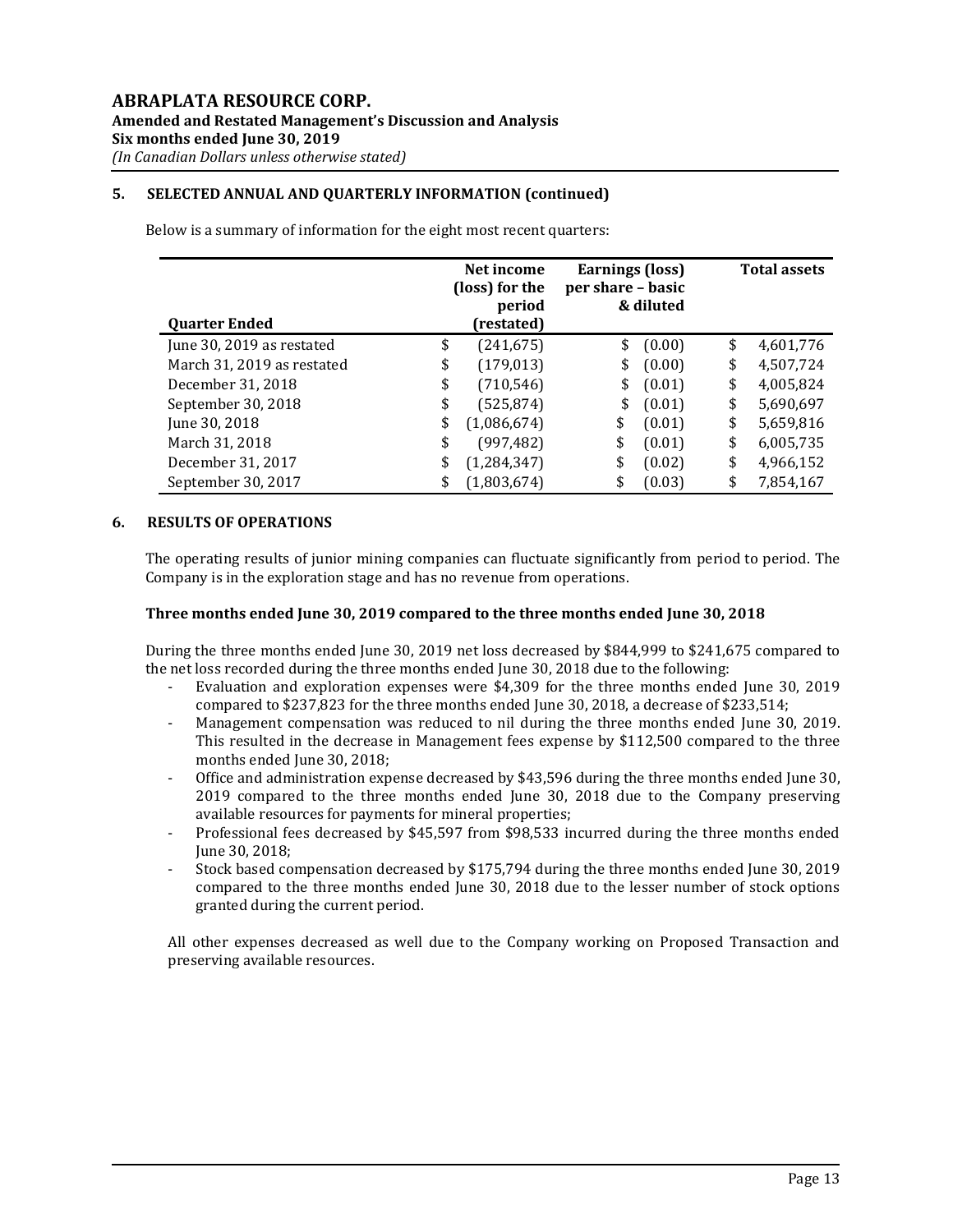# **6. RESULTS OF OPERATIONS (continued)**

## **Six months ended June 30, 2019 compared to the six months ended June 30, 2018**

During the six months ended June 30, 2019 net loss decreased by \$1,663,468 to \$420,688 compared to the net loss recorded during the six months ended June 30, 2018 due to the following:

- Evaluation and exploration expenses were \$100,302 for the six months ended June 30, 2019 compared to \$535,521 for the six months ended June 30, 2018, a decrease of \$435,219;
- Management compensation was reduced to nil during the six months ended June 30, 2019. This resulted in the decrease in Management fees expense by \$225,000 compared to the six months ended June 30, 2018;
- Investor relation expense decreased by \$92,618 from \$186,465 incurred during the six months ended June 30, 2018;
- Office and administration expense decreased by \$86,070 during the six months ended June 30, 2019 compared to the six months ended June 30, 2018;
- Professional fees decreased by \$73,428 from \$148,143 incurred during the six months ended June 30, 2018;
- Stock based compensation decreased by \$294,124 during the six months ended June 30, 2019 compared to the six months ended June 30, 2018 due to the lesser number of stock options granted during the current period.

All other expenses decreased as well due to the Company working on Proposed Transaction and preserving available resources.

#### **7. MINERAL INTERESTS**

Through the Company's wholly-owned subsidiaries, the Company controls exploration projects in Argentina classified by the Company into the Diablillos Project and Cerro Amarillo Project. All acquisition costs and option payments related to these exploration projects are capitalized as mineral interests and are incurred in US dollars and translated to Canadian dollars, the presentation currency for the Company.

# **(1) Diablillos project**

On November 1, 2016, the Company closed a Share Purchase Agreement dated August 23, 2016, as amended and restated on March 31, 2017, with SSRM and Fitzcarraldo Ventures Inc. (the "Share Purchase Agreement") pursuant to which Huayra acquired from SSRM all of the issued and outstanding shares of Pacific Rim Mining Corporation Argentina S.A., ABP Global Inc. (BVI) and ABP Diablillos Inc. (BVI) (together, the "SSRM subsidiaries"). Through the acquisition of the SSRM subsidiaries, the Company acquired certain exploration projects in Salta and Chubut Provinces, Argentina (the "Diablillos Project" and the "M-18 Project").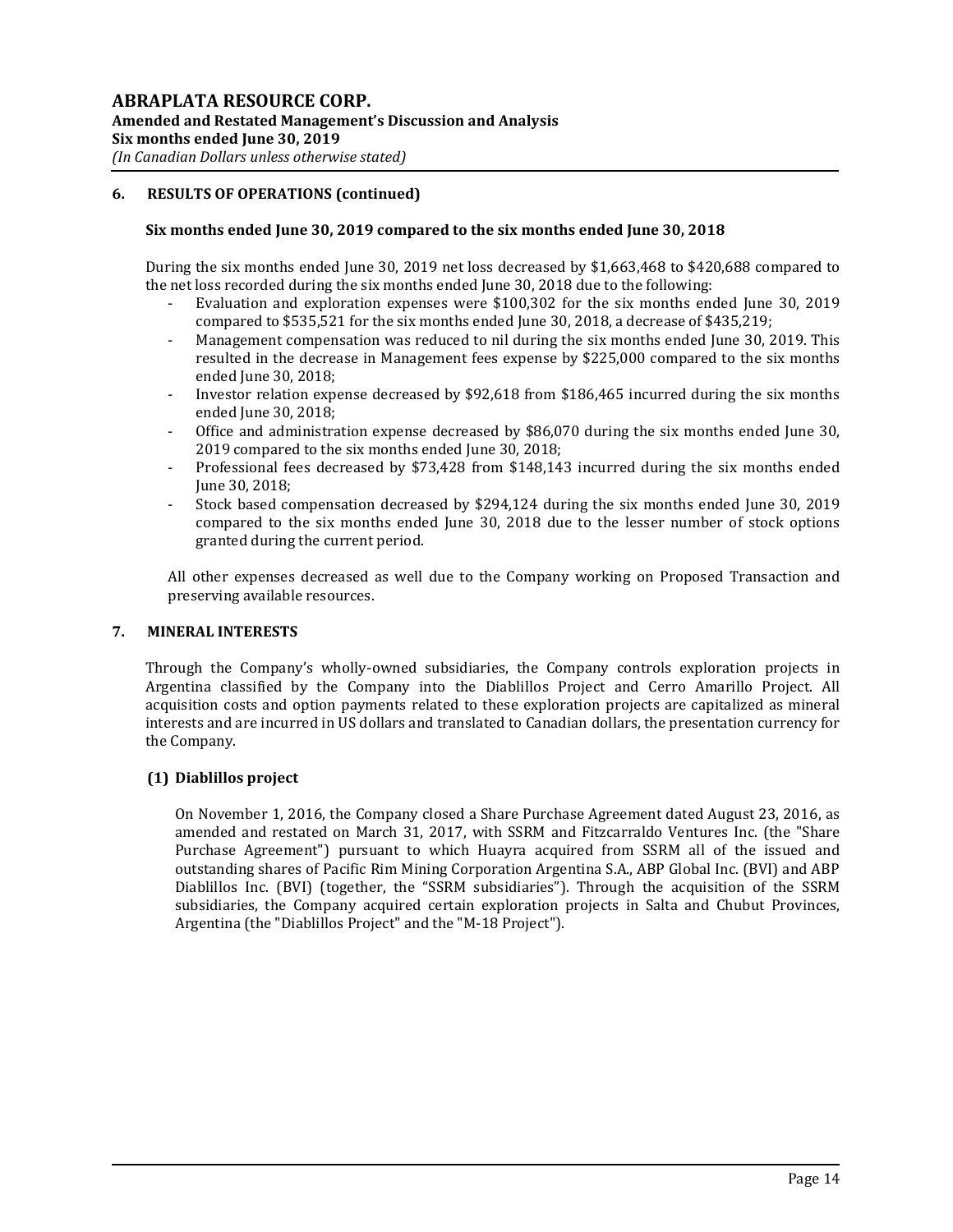Cash consideration payable to SSRM during the first year consists of the following:

- US\$300,000 on closing, US\$200,000 for the Diablillos and US\$100,000 for Aguas Perdidas (paid);
- US\$300,000 to be paid on or before February 15, 2017 (as amended) (paid);
- US\$500,000 to be paid on 180th day after closing (paid);
- US\$50,000 to be paid on or before January 12, 2018 (as amended) (paid);
- US\$5,000,000 to be paid on the earlier of:
	- $\circ$  The 3<sup>rd</sup> anniversary of closing;
	- o The date on which the Company obtains a feasibility study in resect of all or any part of the project covered by the Diablillos project;
- US \$7,000,000 to be paid on the earlier of:
	- $\circ$  The 5<sup>th</sup> anniversary of closing; and
	- o The date on which construction of mining facilities commences on all or any part of the project covered by the Diablillos project.

Equity consideration consisted of Class B common shares of the Company (issued) which were automatically converted into a number of Huayra Class A Shares that, upon the completion of the reverse takeover transaction, resulted in SSRM holding common shares of the Resulting Issuer representing 19.9% of the Company's then outstanding common shares.

The royalty consideration payable to SSRM consists of a 1% net smelter returns royalty. SSRM is entitled to receive advance royalty payments totalling US\$1,000,000 over 4 years as follows:

- US\$250,000 on November 1, 2017 (paid);
- US\$250,000 on October 31, 2019 (as amended);
- US\$250,000 on November 1, 2019; and
- US\$250,000 on November 1, 2020.

These advance royalty payments will be deducted and set off against the first US\$1,000,000 of net smelter returns royalty payments otherwise payable in respect of the Diablillos Project. As security for the above obligations the Company has pledged to SSRM all the shares the Company acquired in the two entities which hold interest to the Diablillos Project and the M-18 Project.

On March 1, 2019 the Company entered into a binding letter agreement ("Aethon Letter Agreement") with Aethon Minerals Corp.("Aethon"), whereby Aethon will have the exclusive right for a period of approximately five months to (i) perform technical due diligence on the Company's Diablillos Project in Argentina and (ii) negotiate with the Company the terms of an option or other transaction whereby Aethon could acquire a 50% or greater interest in the Diablillos Project. SSR Mining Inc, the original vendor of the Diablillos Project to the Company, has indicated its intention to support in principle the transactions to be negotiated by the parties pursuant to the Aethon Letter Agreement and, subject to being satisfied with the definitive transaction terms, to formally consent to the transactions and defer the due dates of scheduled cash property payments by up to four years and waive advance NSR royalty payments.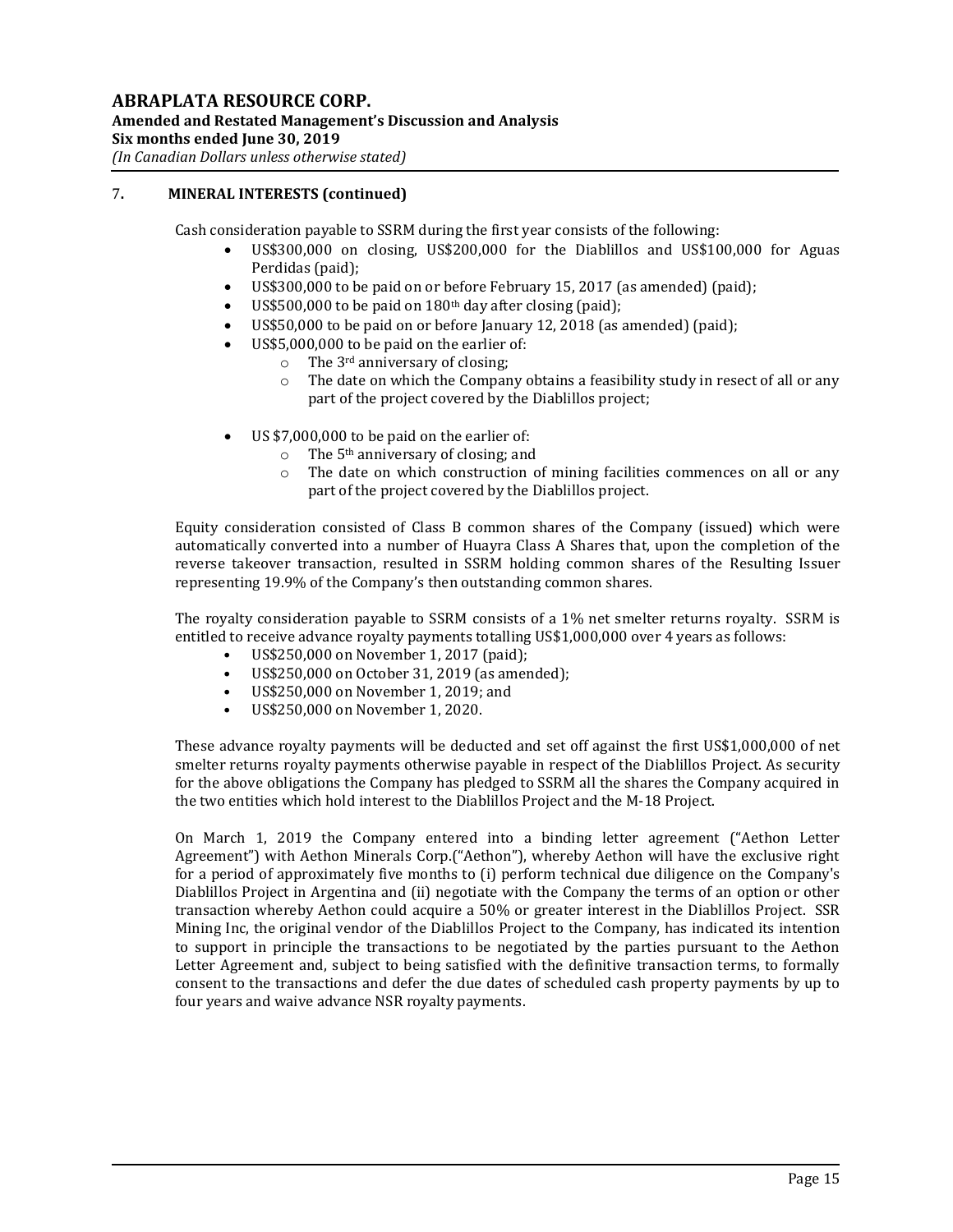The following is a summary of the principal terms of the Aethon Letter Agreement:

- Aethon shall have the exclusive right until July 26, 2019 to complete its due diligence and negotiate the terms of, and enter into an option agreement with the Company, pursuant to which Aethon can earn a 50% interest in the Diablillos Project.
- In consideration for the exclusivity period, Aethon agrees to make an upfront payment of USD\$50,000 to the Company.
- During the Exclusivity Period, Aethon will spend a minimum of USD\$150,000 on expenditures in connection with a metallurgical testing program and other related test work to be carried out on the Project.

The Company also has written assurances from SSRM that SSRM will consent to the Aethon Agreement and the entering into the Aethon Option Agreement, subject to being satisfied with the definitive transaction terms. SSRM has also agreed to forbear from enforcing payment of outstanding NSR royalty payments during the exclusivity period. SSRM has also indicated that it would agree to delay property payments of USD\$5 million and USD\$7 million by up to four years under certain circumstances, including a merger of Aethon and AbraPlata on terms that are satisfactory to SSRM.

On June 29, 2019, the Company entered into a non-binding letter of intent dated, July 28, 2019, with Aethon (the "Aethon LOI") contemplating the arm's length acquisition by AbraPlata of all of the outstanding common shares of Aethon (the "Aethon Shares") (the "Proposed Transaction"). Pursuant to the terms of the Aethon LOI, all of the issued and outstanding Aethon Shares will be exchanged on the basis of 3.75 AbraPlata common shares (each whole share, an "AbraPlata Share") for each Aethon Share (the "Exchange Ratio").

Pursuant of the terms of the Aethon LOI, the parties anticipate entering into a definitive agreement on or prior to August 30, 2019. The Proposed Transaction is subject to a number of conditions, including, but not limited to, AbraPlata and Aethon entering into one or more binding definitive agreements containing customary terms and conditions, including representations and warranties customary in a transaction of this nature. In the event that definitive agreement(s) are entered into between the parties, and subject to the final transaction structure, the closing of the Proposed Transaction will be subject to additional conditions precedent including, but not limited to, the receipt of all required approvals from TSXV, shareholder approval of the Proposed Transaction to the extent required under corporate and securities laws and the rules and policies of TSXV, including by the requisite majority of shareholders of Aethon at a special meeting of Aethon shareholders and agreement on customary non-solicitation covenants, insider lock-up agreements, board support and other standard provisions for transactions of this nature.

There can be no assurances that any transaction relating to the Proposed Transaction or otherwise will result, or as to the final definitive terms thereof. Both parties have agreed for the payment of a termination fee of CAD \$250,000, in the event that either party terminates the Aethon LOI under certain prescribed circumstances, including termination in connection with pursuing an alternative transaction.

SSRM has indicated its intention to support in principle the Proposed Transaction and, subject to its completion, to agree to defer the outstanding Diablillos property payments of USD\$5 million and USD\$7 million for four years and waive all outstanding advance royalty payments, in exchange for consideration to be determined.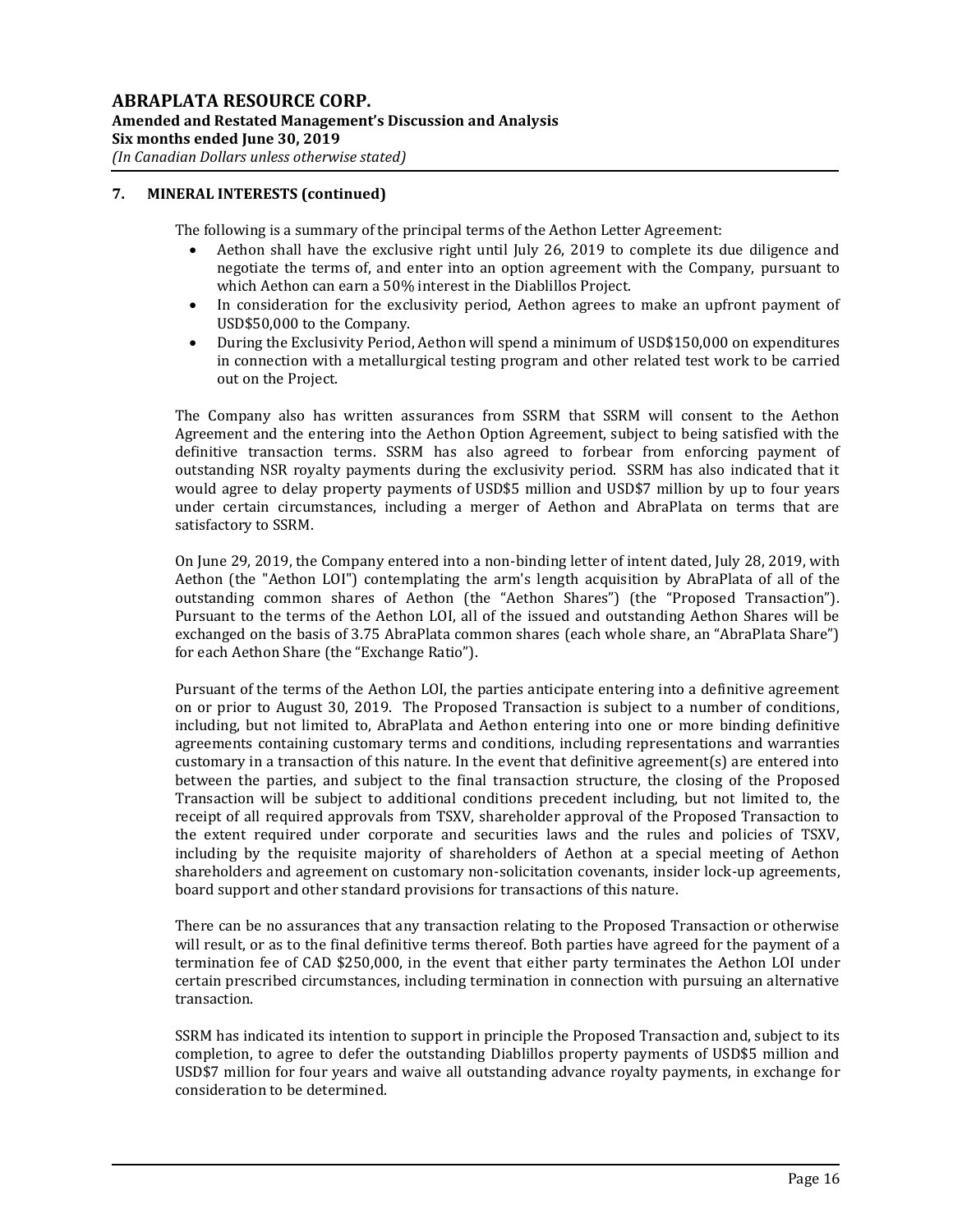On August 30, 2017 the Company signed an agreement to acquire all of the issued and outstanding shares of Minera Cerro Bayo S.A. ("Cerro Bayo"), a privately held Argentine company. Cerro Bayo owns certain mineral rights that, as a result of a long-standing border dispute between two neighboring provinces in northwestern Argentina, overlap and potentially conflict with the Company's mineral rights to its Diablillos Ag-Au project. The acquisition of the potentially conflicting mineral rights through the acquisition of Cerro Bayo means that the Company will retain its title to the Diablillos Ag-Au project regardless of the ultimate outcome of the provincial border dispute.

Cash and equity consideration payable under the agreement is as follows:

- (i) US\$225,000 upon closing (paid);
- (ii) US\$175,000 on or before February 28, 2018 (paid);
- (iii) US\$175,000 and 150,000 common shares on or before December 15, 2018 (as amended);
- (iv) US\$175,000 and 150,000 common shares on or before February 28, 2019;
- (v) US\$150,000 and 200,000 common shares on or before August 30, 2019;
- (vi) US\$250,000 on or before February 29, 2020;
- (vii) US\$350,000 on or before August 30, 2020;
- (viii) US\$825,000 to be paid on the earlier of February 28, 2021 or the date on which the Company has obtained a Diablillos Feasibility Study as defined in the SSRM Agreement dated August 23, 2016; and
- (ix) US\$1,000,000 is to be paid on the earlier of the date of commencement of mine construction at the Diablillos project or November 1, 2021.

The Company did not make a payment of US\$175,000 and did not issue 150,000 shares by December 15, 2018, and by February 28, 2019 accordingly the Cerro Bayo agreement is in default. The Company wrote off the acquisition and exploration costs incurred in relation to Cerro Bayo agreement.

# **Samenta project**

During the year ended December 31, 2018 the Company terminated the exploration-with-option-topurchase agreements related to Samenta mineral property. As a result, all acquisition and exploration costs incurred in relation to Samenta property were written off. During the year ended December 31, 2015 the Company's wholly owned Argentine subsidiary acquired the option to purchase the Samenta Cu-Mo porphyry prospect located in the province of Salta in northwestern Argentina. The Company signed exploration-with-option-to-purchase agreements on two separate but contiguous claim groups, Cerro Samenta Norte and Cerro Samenta Sur, comprising the Samenta Project.

The Company made a US\$30,000 payment upon completion of the due diligence. The Company paid US\$50,000 in February 2017 (as amended by agreement dated December 30, 2016), and US\$70,000 in August 2017.

The underlying owners were also entitled to a 1.5% NSR royalty of which 0.5% could have been purchased by the Company for US\$1,000,000.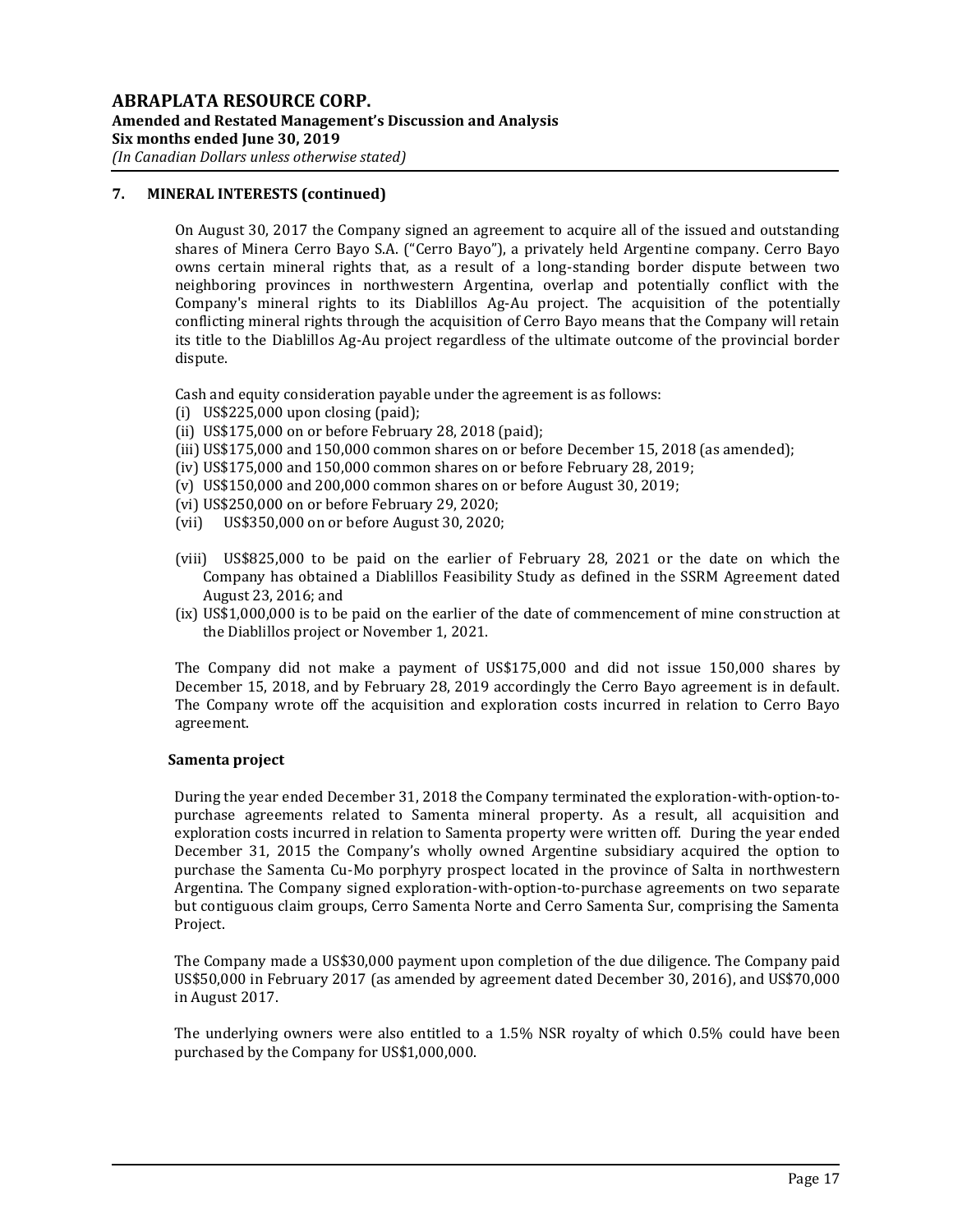# **(2) Cerro Amarillo project**

For the Cerro Amarillo Project, the Company is awaiting the ratification of the appropriate permits to undertake, subject to financing, a stage one drilling campaign. On December 1, 2014, the Company announced that during the congressional deliberations that took place in November 2014, it was determined that any decision regarding the ratification of the drill permit should be delayed pending the completion of an inventory of glaciers in or near the project to be conducted by *Instituto Argentino de Nivología Glaciología y Ciencias Ambientales* ("IANIGLA"), the federal body charged with conducting the inventory under the Protection of Glaciers Law 26.639. IANIGLA has completed the inventory, and is expected to submit this to Congress in 2018.

On July 14, 2016, AbraPlata Argentina S.A. (former Meryllion Argentina S.A.), a wholly owned subsidiary of the Company, signed an agreement for the right to purchase the Cerro Amarillo project located in the province of Mendoza in Argentina. This agreement is a replacement agreement to the one that was entered into in 2010.

The Company made the following payments:

- US\$25,000 in October 2016, deferred to May 2017 (paid); and
- and will pay US\$25,000 annually every November, starting in November 2017, until the earlier of the ratification of appropriate permits or the receipt of exploration permits given in accordance with the legislature of the province of Mendoza (the "Notification Date"). The Company will then make a series of installments in total of US\$875,000 over 48-month period from the Notification Date.

Due to uncertainty of the timing for the completion of the glaciers inventory and the ratification of the permits, the Company wrote down the Cerro Amarillo project to \$1 during the fifteen months ended December 31, 2017.

# **8. FINANCIAL INSTRUMENTS**

Financial assets and liabilities are recognized when the Company becomes a party to the contractual provisions of the instrument. Financial assets are derecognized when the rights to receive cash flows from the assets have expired or have been transferred and the Company has transferred substantially all risks and rewards of ownership.

IFRS 9 requires financial assets to be classified into three measurement categories on initial recognition: those measured at fair value through profit and loss, those measured at fair value through other comprehensive loss and those measured at amortized cost. Measurement and classification of financial assets is dependent on the Company's business model for managing the financial assets and the contractual cash flow characteristics of the financial asset.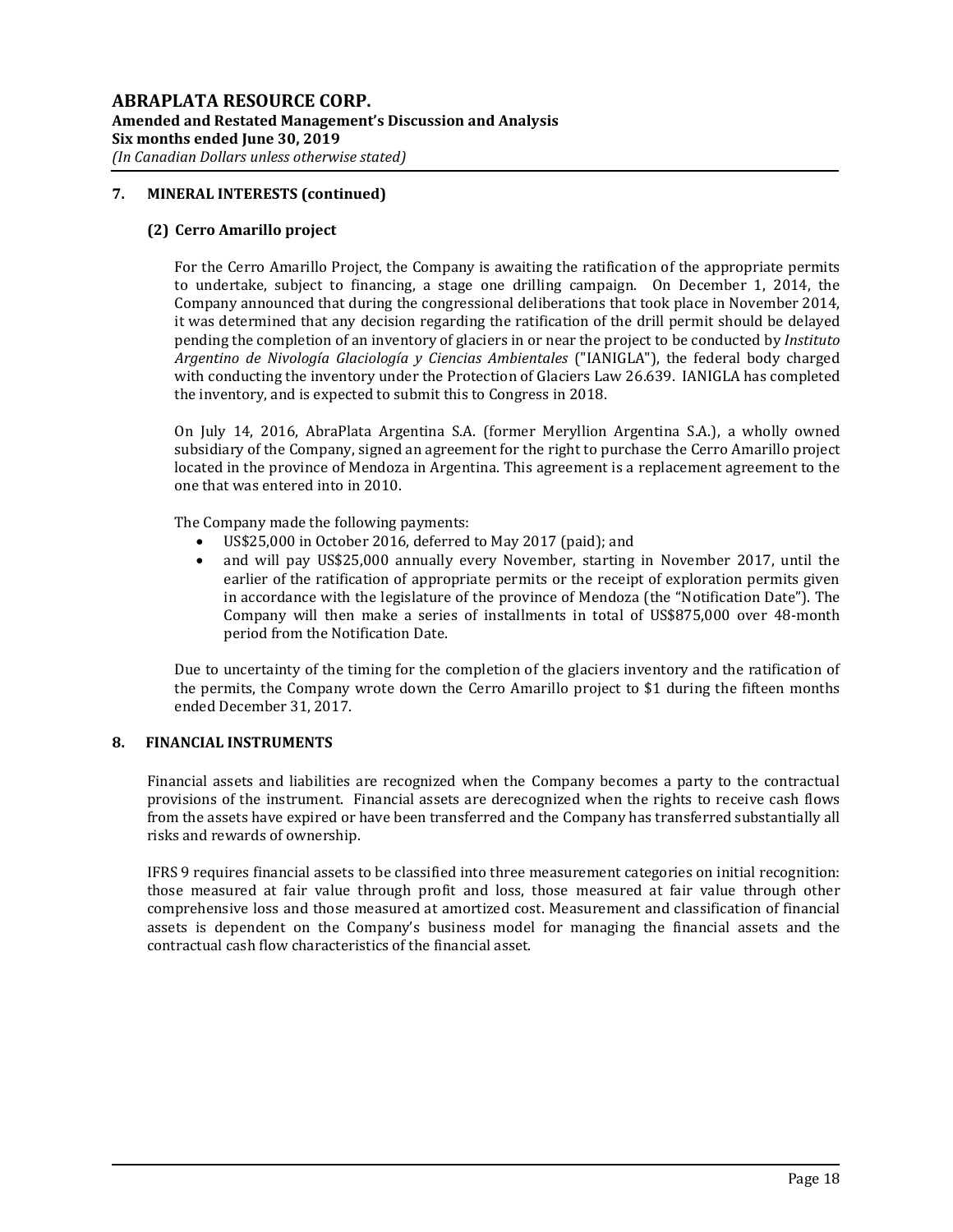## **8. FINANCIAL INSTRUMENTS (continued)**

The Company's financial instruments as at June 30, 2019 and December 31, 2018 are as follows:

|                                          | June 30, 2019 |         | December 31, 2018 |         |
|------------------------------------------|---------------|---------|-------------------|---------|
| <b>Financial assets</b>                  |               |         |                   |         |
| Cash                                     | \$            | 99.615  | \$                | 11,662  |
| Receivable                               |               | 9.970   |                   | 38,944  |
| <b>Total financial assets</b>            |               | 109,585 |                   | 50,606  |
|                                          |               |         |                   |         |
| <b>Financial liabilities</b>             |               |         |                   |         |
| Accounts payable and accrued liabilities | \$.           | 669,946 | \$                | 951,026 |
| <b>Total financial liabilities</b>       | \$            | 669.946 | \$                | 951.026 |

Additional financial instruments disclosure, including an analysis of risks associated with financial instruments, is contained in Note 4 of the Company's restated consolidated interim financial statements for the six months ended June 30, 2019.

## **9. LIQUIDITY AND CAPITAL RESOURCES**

#### **(a) Liquidity**

The Company's working capital deficiency as at June 30, 2019 was \$547,956 as compared to working capital deficiency of \$894,978 at December 31, 2018. Included in working capital was cash of \$99,615 (December 31, 2018 - \$11,662).

Except as disclosed, the Company does not know of any trends, demands, commitments, events or uncertainties that will result in, or that are reasonably likely to result in, its liquidity either materially increasing or decreasing at present or in the foreseeable future. Material increases or decreases in liquidity are substantially determined by the success or failure of the Company's exploration programs and the Company's ability to raise additional capital as required.

The Company is not now and does not expect in the future, to be engaged in currency hedging to offset any risk of currency fluctuations.

#### **(b) Capital Resources**

The Company's focus for the recently completed fiscal period and going forward is the advancement and development of its exploration projects. The major expenses that will be incurred by the Company in the next twelve months will be costs associated with its exploration activities and general and administrative activities. The Company does not believe its current working capital is sufficient to maintain its core operations for the next twelve months, and additional funding will be required by the Company to complete its strategic objectives and continue as a going concern.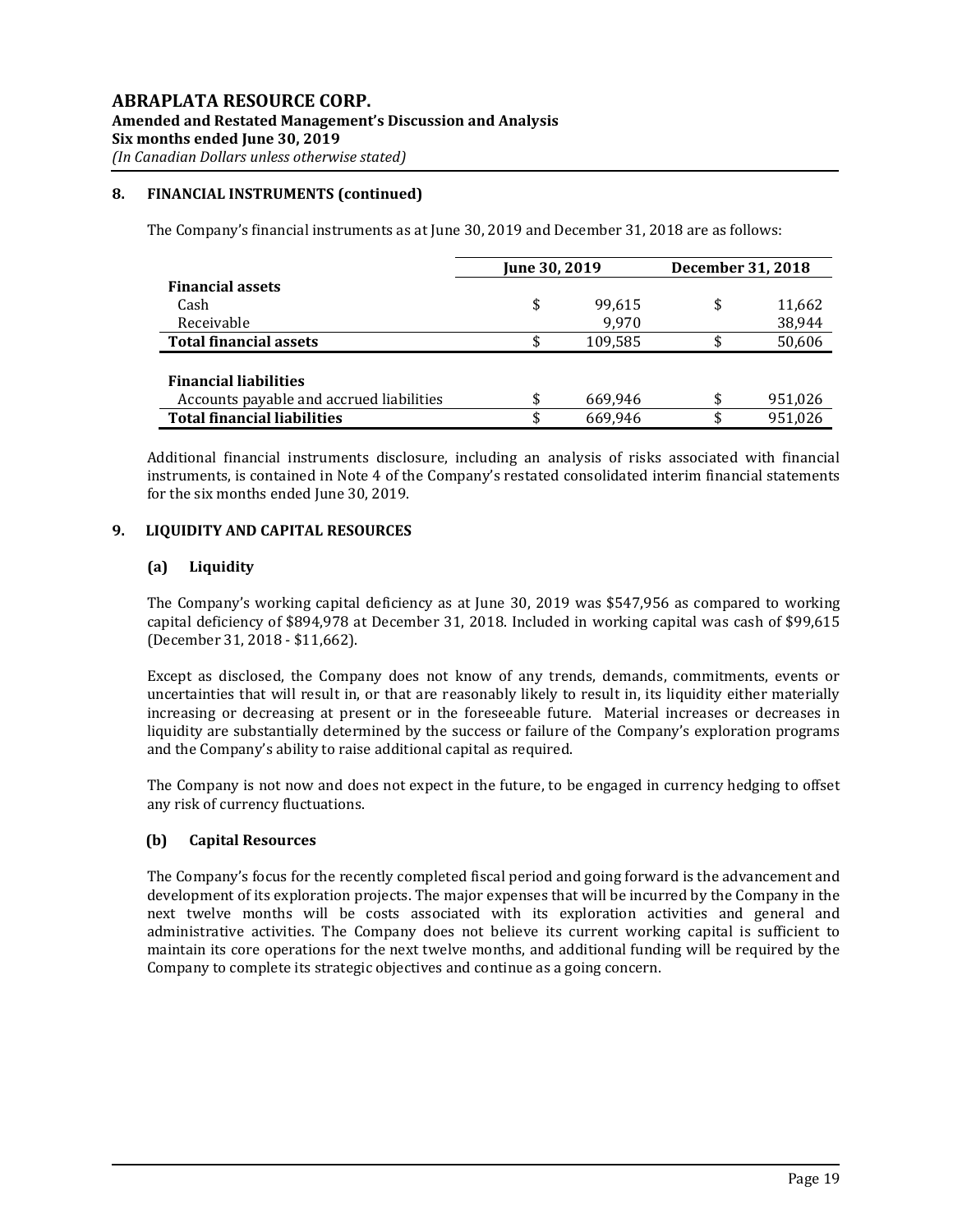# **9. LIQUIDITY AND CAPITAL RESOURCES** (continued)

The Company depends on external financing to fund its activities and there can be no guarantee that external financing will be available at terms acceptable to the Company. The Company will be relying on further equity financing, debt financing, strategic partnerships or joint-venture partnerships as the most likely source of funds for the advancement of the Company's exploration assets to a resource delineation or feasibility stage. In the future the Company may also receive additional funds through the exercise of stock options. If adequate funds are not available when required, the Company may, based on the Company's cash position, delay, scale back or eliminate various programs.

There can be no assurance that the Company will have sufficient financing to meet its future capital requirements or that future additional financing will be available to the Company at acceptable terms. The inability to obtain additional financing may cast substantial doubt on the Company's ability to continue as a going concern.

# **(c) Off-Balance Sheet Arrangements**

The Company has no off-balance sheet arrangements other than those disclosed under Mineral Interests.

# **(d) Commitments**

Effective June 1, 2017, the Company has agreed to pay a monthly fee of \$10,000 for provision of management and administrative services. The agreement was amended starting from September 1, 2018 the monthly fee was reduced to \$5,000. The agreement may be terminated by the Company with 60- days written notice.

The Company also has minimum rental and operating expense payments for the Company's office space in Buenos Aires, Argentina where the lease expires on August 31, 2019.

|                                                | 2019         |      | 2020                     | 2021      |     | After 2022  |
|------------------------------------------------|--------------|------|--------------------------|-----------|-----|-------------|
| <b>Mineral interest commitments</b>            |              |      |                          |           |     |             |
| Cerro Amarillo                                 | \$<br>34.105 | - \$ | 34,105                   | 34,105    | \$. | 3.410.500   |
| <b>Diablillos</b>                              | 7,162,050    |      | 682,100                  | 9,549,400 |     |             |
| Total mineral interest commitments             | 7,196,155    |      | 716.205                  | 9,583,505 |     | 3,410,500   |
| Minimum office rental payments in<br>Argentina | 4.911        |      | $\overline{\phantom{0}}$ |           |     |             |
| <b>Total commitments</b>                       | \$7,201,066  |      | \$716.205                | 9,583,505 |     | \$3.410.500 |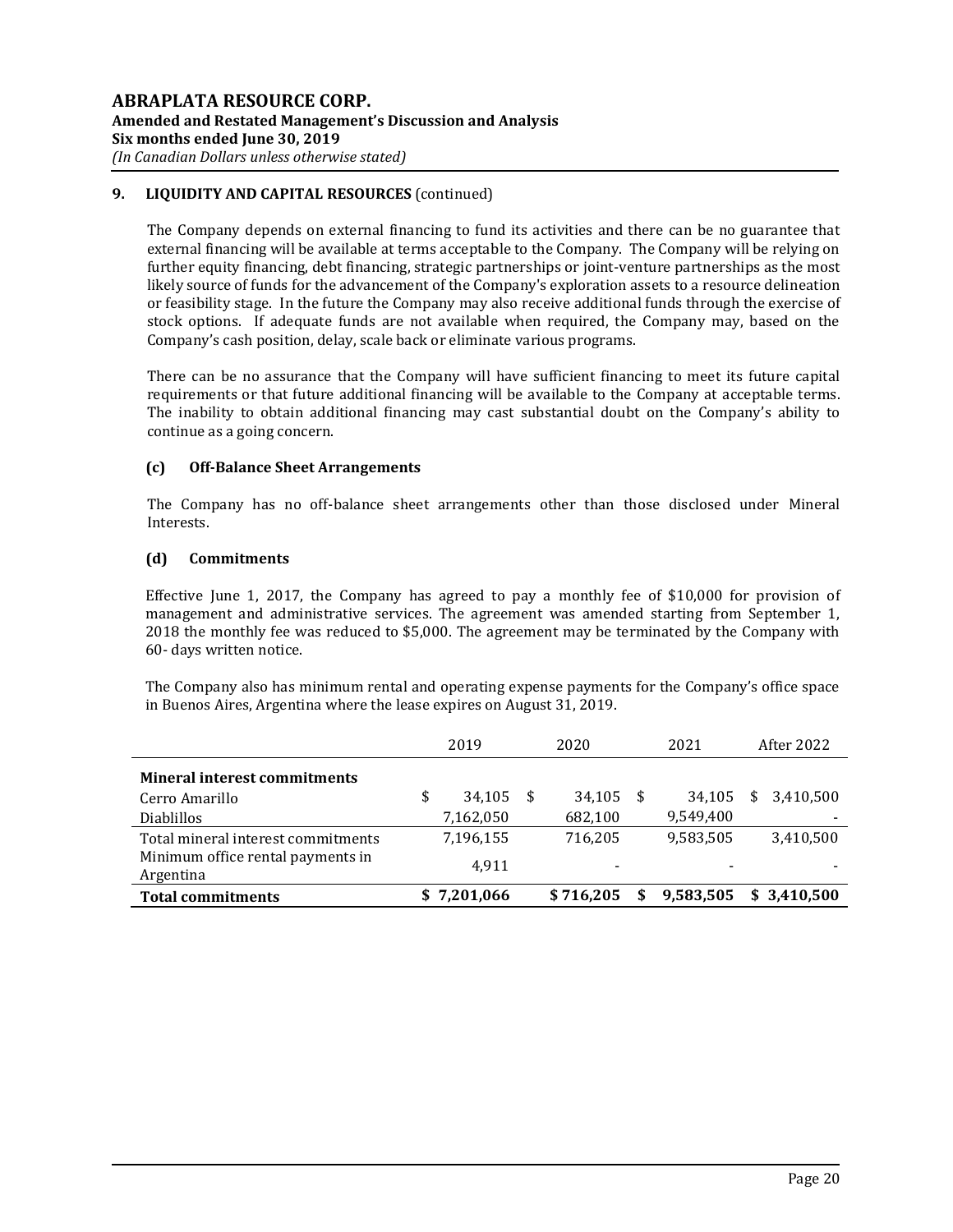## **10. RELATED PARTY TRANSACTIONS**

Key management personnel include the members of the Board of Directors and officers of the Company, who have the authority and responsibility for planning, directing and controlling the activities of the Company. Amounts paid and accrued to directors, former director, officers and companies in which directors and officers are shareholders or partners are as follows:

|                      |      | Three months ended June 30, |      |         |    | Six months ended June 30, 2019 |      |         |  |
|----------------------|------|-----------------------------|------|---------|----|--------------------------------|------|---------|--|
|                      | 2019 |                             | 2018 | 2019    |    |                                | 2018 |         |  |
| Management fees      |      |                             | \$   | 112,500 | \$ |                                | \$   | 225,000 |  |
| Administration       |      | 15,000                      |      | 30,000  |    | 30,000                         |      | 60,000  |  |
| Consulting fees      |      | 22,500                      |      | 37,875  |    | 45,000                         |      | 64,111  |  |
| Professional fees    |      | 9,318                       |      | 27,127  |    | 21,378                         |      | 40,900  |  |
| Share-based payments |      | 34,301                      |      | 99.595  |    | 56,651                         |      | 223,340 |  |
|                      |      | 81,119                      | \$   | 307.097 | \$ | 153,029                        | \$   | 613,351 |  |

As at June 30, 2019 \$344,671 (2018 – \$523,939) was payable to directors, officers and companies in which directors and officers are shareholders or partners of the Company. These amounts are unsecured, non-interest bearing and have no specific terms of repayment.

## **11. OUTSTANDING SHARE DATA**

The Company is authorized to issue an unlimited number of common shares without par value. As at August 26, 2019, the Company has 96,673,478 common shares issued and outstanding.

As at August 26, 2019 the Company has the following warrants outstanding and exercisable:

| Number of warrants | Exercise Price | <b>Expiry Date</b> |                  |
|--------------------|----------------|--------------------|------------------|
| 10,630,909         | \$             | 0.30               | January 11, 2020 |
| 3,124,711          | \$             | 0.30               | May 4, 2021      |
| 495,062            | \$             | 0.30               | July 31, 2021    |
| 15,000,000         | S              | 0.10               | April 8, 2024    |

As at August 26, 2019 the Company has 6,375,000 share purchase options outstanding with the weighted average exercise price of \$0.30, 5,168,750 of which are exercisable with the weighted average exercise price of \$0.30.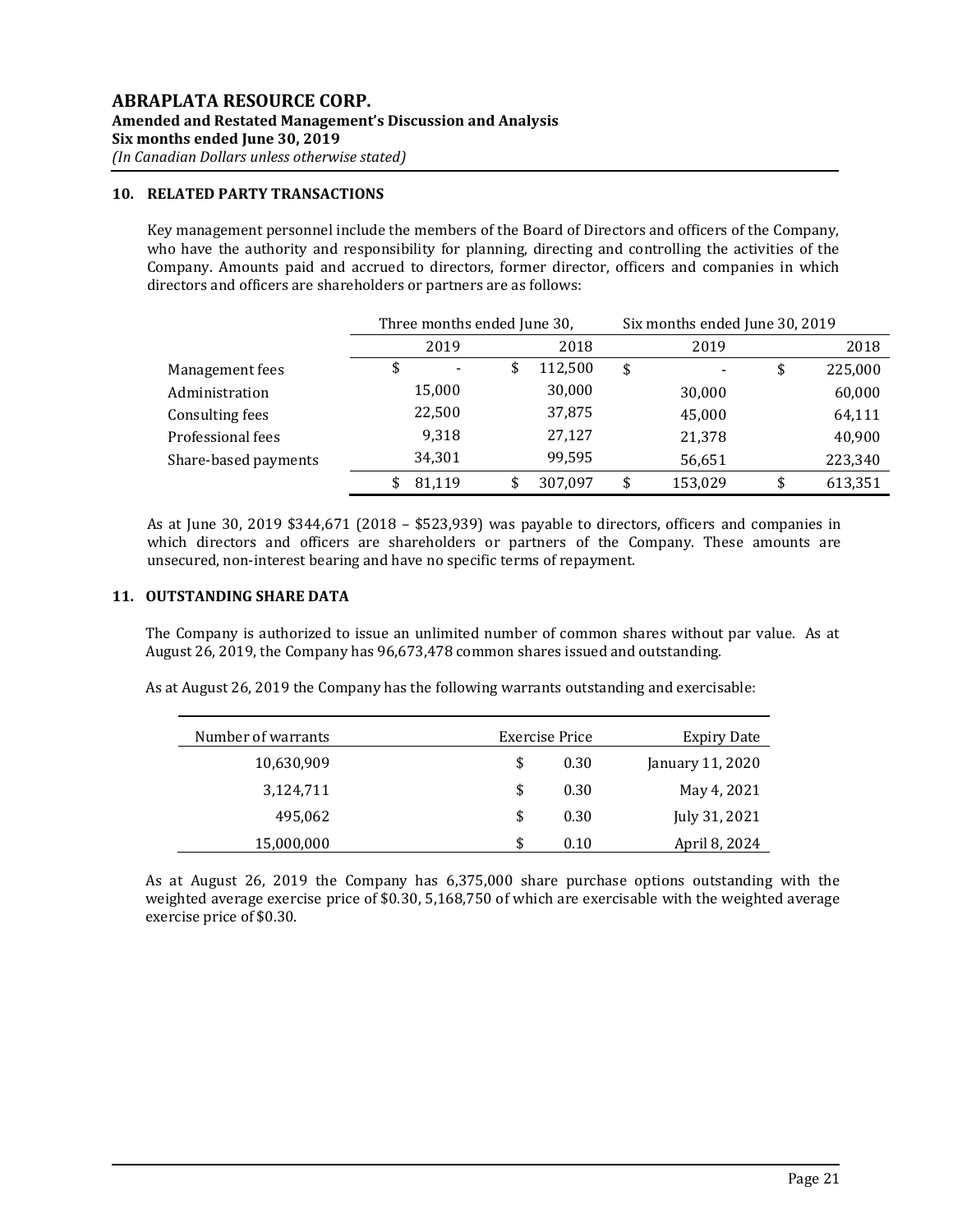# **12. RISKS AND UNCERTAINTIES**

The Company's exploration activities and related results are subject to a number of different risks at any given time. These factors, include but are not limited to disclosure regarding: receiving required permits in Argentina, exploration results, additional financing, project delay, titles to properties, price fluctuations and share price volatility, operating hazards, insurable risks and limitations of insurance, management, foreign country and regulatory requirements, currency fluctuations and environmental regulations risks. Exploration for mineral resources involves a high degree of risk.

The cost of conducting programs may be substantial and the likelihood of success is difficult to assess. The Company seeks to counter this risk as far as possible by selecting exploration areas on the basis of their recognized geological potential to host economic deposits.

A summary of the Company's financial instruments risk exposure is provided in Note 3 of the Company's consolidated financial statement for the year ended December 31, 2018. The following are additional risk factors which the Company's management believes are most important in the context of the Company's business. It should be noted that this list is not exhaustive and that other risk factors may apply.

Metal price volatility may affect the future production, profitability, and financial condition of the Company. Metal prices are subject to significant fluctuation and are affected by a number of factors which are beyond the control of the Company. Such factors include, but are not limited to, interest rates, exchange rates, inflation or deflation, global supply and demand, and political economic conditions of major metal consuming countries throughout the world.

The price of silver, copper, and other metals has fluctuated widely in recent years, and future material price declines could cause development of, and commercial production from, the Projects to be impracticable or uneconomic.

The metals market also tends to move in cycles. Periods of high demand, increasing profits and high capacity utilization lead to additional capacity through expansion of existing mines and investment in new mines which results in increased production. This growth increases supply until the market is saturated, leading to declining prices and declining capacity utilization until the cycle repeats. This cyclicality in prices can result in supply/demand imbalances and pressures on mineral prices and profit margins which could have a material adverse effect on the Company's business, financial condition, results of operations or prospects.

Depending on the price of silver, gold, copper, and other metals, projected cash flow from planned mining operations may not be sufficient and the Company could be forced to discontinue development and may lose its interest in, or may be forced to sell, one or more of the mineral properties. Future production from the Company's mineral properties will be dependent on metal prices that are adequate to make these properties economically viable. Furthermore, future mine plans using significantly lower metal prices could result in material write-downs of the Company's investment in mineral properties.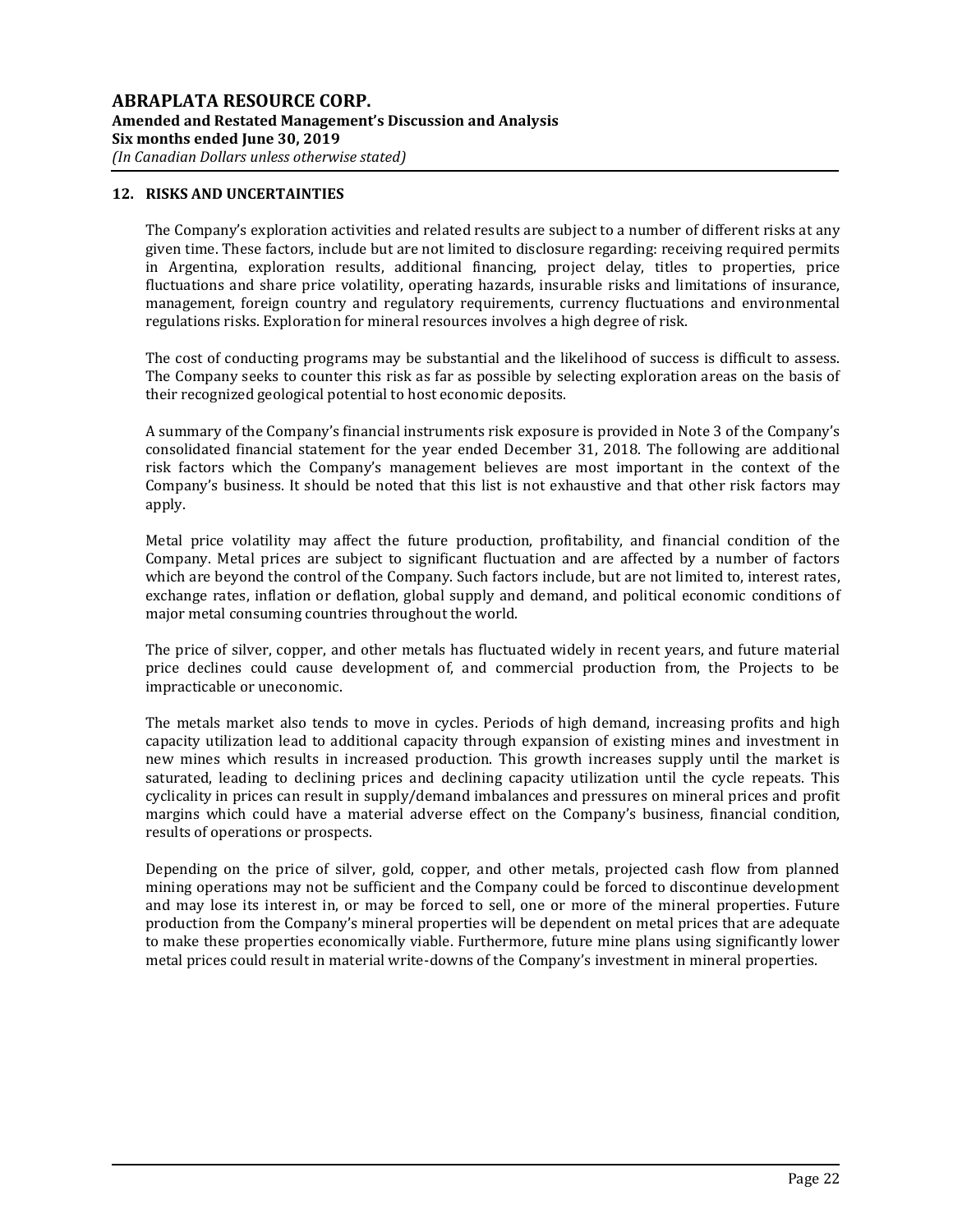In addition to adversely affecting any future Mineral Reserve estimates and its financial condition, declining commodity prices can impact operations by requiring a reassessment of the feasibility of a particular project. Such a reassessment may be the result of a management decision or may be required under financing arrangements related to a particular project. If such a reassessment determines that any of the Company's projects are not economically viable, then operations may cease and such projects may never be developed. Even if the projects are ultimately determined to be economically viable, the need to conduct such a reassessment may cause substantial delays or may interrupt operations until the reassessment can be completed. The occurrence of any of the foregoing could have a material adverse effect on the Company's business, financial condition, results of operations or prospects.

# *AbraPlata will need substantial additional financing in the future and cannot assure that such financing will be available*

To meet its operating costs and to finance its respective future acquisition, exploration, development and operating activities, the Company will require financing from external sources, including from the sale of equity and debt securities, the sale of an interest in one or more of its mineral projects, entering into joint ventures or seeking other means to meet its financing requirements. There can be no assurance that additional funding will be available to the Company or, if available, that such funding will be offered on terms acceptable to the Company. If additional financing is raised through the issuance of equity or convertible debt securities, control of the Company may change and the interests of shareholders in the net assets of the respective company may be diluted.

If unable to secure financing on acceptable terms, the Company may have to cancel or postpone certain of its planned exploration and development activities and may not be able to take advantage of acquisition opportunities.

If the Company is unable to complete minimum work obligations on its exploration projects, the projects could be relinquished under applicable exploration project agreements. The failure of the Company to obtain additional financing would have a material adverse effect on its business, financial condition, results of operations or prospects.

# *The volatility of the capital markets may affect the Company's access to and cost of capital*

Securities markets throughout the world are cyclical and, over time, tend to undergo high levels of price and volume volatility, and the market price of securities of many companies, particularly those in the resource sector, can experience wide fluctuations which are not necessarily related to the operating performance, underlying asset values or prospects of such companies. Increased levels of volatility and resulting market turmoil may adversely impact the Company and its share price.

If the Company is required to access credit markets to carry out their respective development objectives, the state of domestic and international credit markets and other financial systems could affect their respective access to, and cost of, capital. If these credit markets were significantly disrupted, as they were in 2007 and 2008, such disruptions could make it more difficult for the Company to obtain, or increase its cost of obtaining capital and financing for its operations. Such capital may not be available on terms acceptable to the Company or at all, which may have a material adverse impact on its business, financial condition, results of operations or prospects.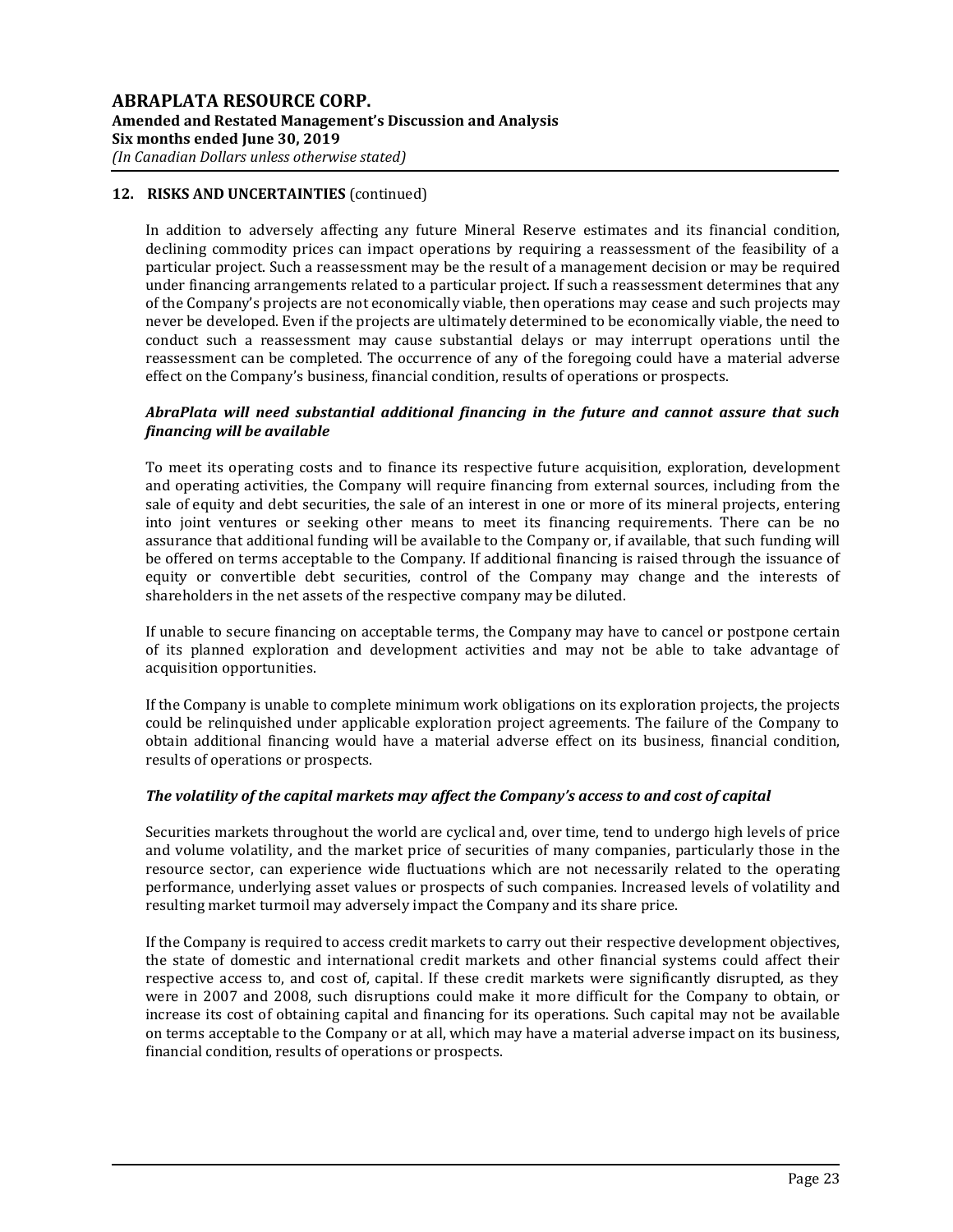## *Exploration Risk*

The Company may engage in the potential acquisition and exploration of other resource properties, an inherently risky business, and there is no assurance that economic mineral deposits will ever be discovered, or if discovered, subsequently put into production. Most exploration activities do not result in the discovery of commercially mineable deposits.

# *Early Stage of Development*

There is limited financial, operational and other information available with which to evaluate the prospects of the Company. There can be no assurance that the Company's operations will be profitable in the future or will generate sufficient cash flow to satisfy its working capital requirements.

## *The Company's prospects depend on its ability to attract and retain qualified personnel*

Recruiting and retaining qualified personnel will be critical to the Company's success. The number of persons skilled in the acquisition, exploration and development of mining properties is limited and competition for such persons is intense. The Company believes that it will have the necessary personnel to meet its corporate objectives but, as its business activities grow, it will require additional key financial, administrative, mining and public relations personnel as well as additional staff on the operations side. Although the Company believes that it will be successful in attracting and retaining qualified personnel, there can be no assurance of such success.

# *Future mining operations and exploration activities are subject to laws and regulations relating to the protection and remediation of the environment*

The Company's future mining operations and exploration activities are and will be subject to laws and regulations relating to the protection and remediation of the environment. Environmental legislation provides for restrictions and prohibitions on spills, releases or emissions of various substances produced in association with certain mining industry operations, such as seepage from tailings disposal areas, which would result in environmental pollution. These laws, regulations and the governmental policies for implementation of such laws and regulations are constantly changing and are generally becoming more restrictive. The costs associated with compliance with these laws and regulations are substantial and possible future laws and regulations and changes to existing laws and regulations (including the imposition of higher taxes and mining royalties) could cause additional expense or capital expenditure, or result in restrictions or delays in the Company's development plans.

The Company cannot give any assurance that, notwithstanding its precautions and careful operating practices, breaches of environmental laws, whether inadvertent or not, or some type of environmental problem will not occur. In the event of any such breach, it is possible that the respective regulatory authority can suspend the rights of the Company, as applicable, to develop its mineral interests.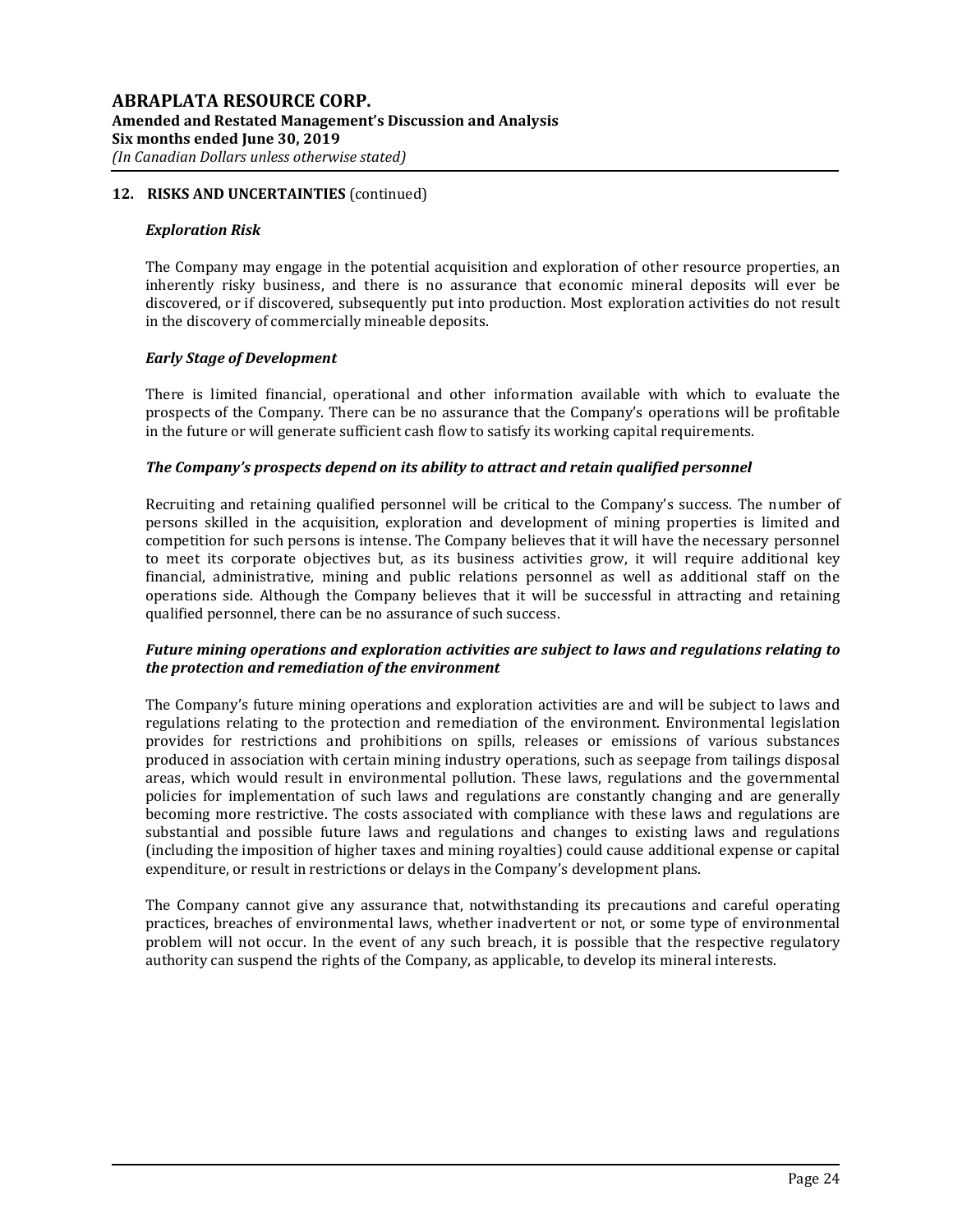A breach of environmental laws and regulations may allow governmental authorities and third parties, who have an interest in any future mining operations or the consequences of mining operations, to bring lawsuits based upon damages to project and injury to persons resulting from the environmental impact of the Company's potential future operations which could lead to the imposition of substantial fines, penalties or other civil or criminal sanctions and could have a material adverse effect on the Company's business, financial condition, results of operations or prospects.

If the Company's environmental compliance obligations were to vary as a result of changes to legislation, or if certain assumptions the Company makes to estimate liabilities are incorrect, or if unanticipated conditions were to arise in the Company's future mining operations, the Company's expenses and other obligations could increase, which could have a material adverse effect on the Company's business, financial condition, results of operations or prospects.

# *As a participant in the resource extraction industry, the Company may face opposition from local and international groups*

There is an increasing level of public concern relating to the effects of mining production on its surroundings, communities, and environment. Certain non-governmental organizations, public interest groups and reporting organizations ("NGOs"), who oppose globalization and resource development and who may not be bound to codes of ethical reporting, can be vocal critics of the mining industry. In addition, there have been many instances in which local community groups have opposed resource extraction activities, which have resulted in disruption and delays to the relevant operation. While the Company will seek to operate in a socially responsible manner, NGOs or local community organizations could direct adverse publicity and/or disrupt its operations in respect of one or more properties, regardless of the Company's successful compliance with social and environmental best practices, due to political factors and/or activities of unrelated third parties on lands in which the Company has an interest or operates.

Any such actions and the resulting media coverage could have an adverse effect on the reputation and financial condition of the Company, as applicable, or its relationships with the communities in which it operates, which could have a material adverse effect on the Company's business, financial condition, results of operations or prospects.

# *The costs of complying with applicable laws and governmental regulations may have an adverse impact on the Company's business*

The Company's operations and exploration activities will be subject to laws and regulations governing various matters. These include without limitation laws and regulations relating to repatriation of capital and exchange controls, taxation, labour standards and occupational health and safety and historic and cultural preservation.

Amendments to current laws, regulations and permits governing operations and activities of mining companies, or the more stringent enforcement thereof, could have a material adverse effect on the Company's business, financial condition, results of operations or prospects by increasing exploration expenses, future capital expenditures or future production costs or by reducing the future level of production, or cause the abandonment of or delays in the development of the Projects.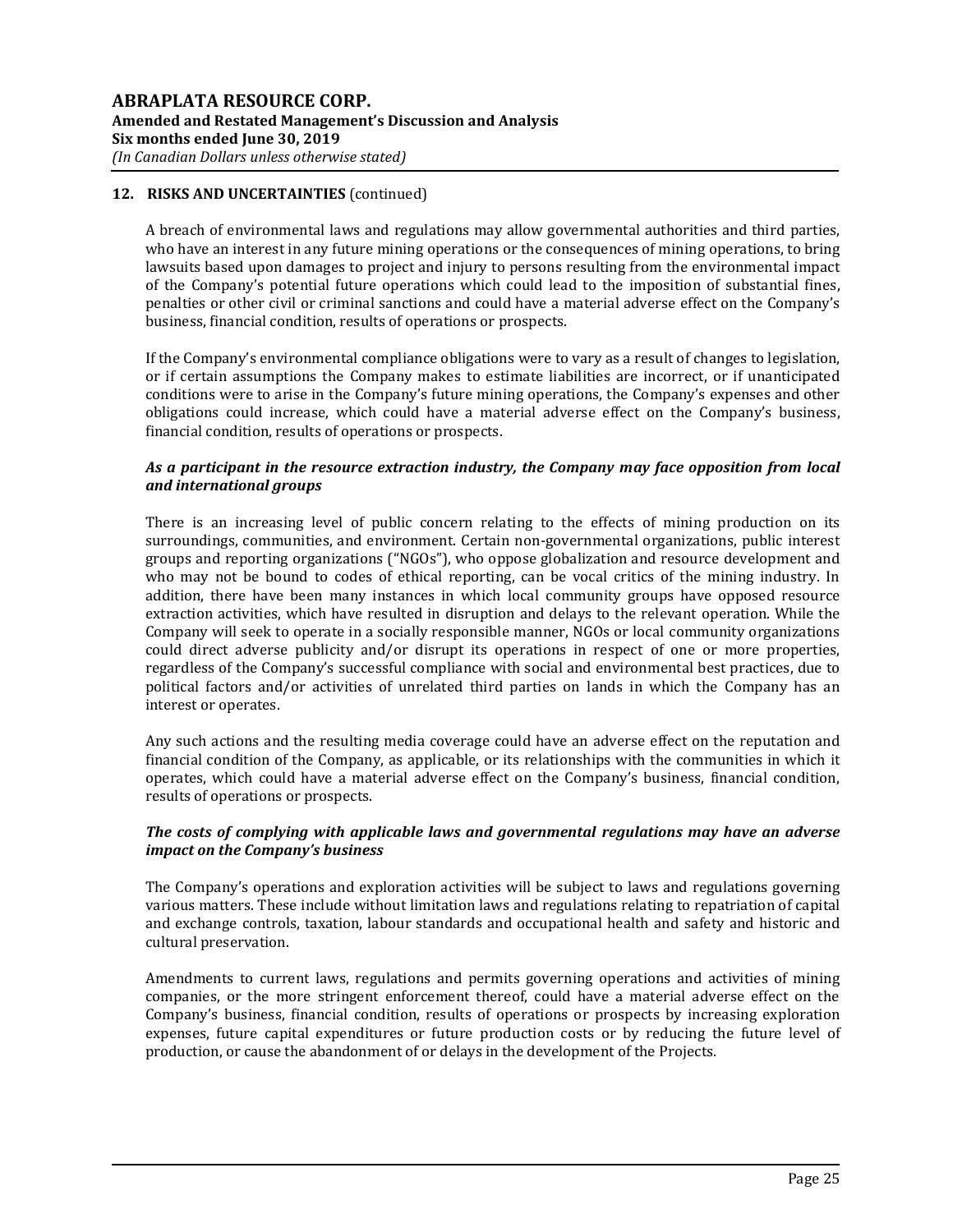## *Competition in the mining industry may adversely affect the Company*

The mining industry is intensely competitive. The Company will compete with other mining companies, many of which have greater resources and experience. Competition in the mining industry is primarily for: (i) properties which can be developed and can produce economically; (ii) the technical expertise to find, develop, and operate such properties; (iii) labour to operate the properties; and (iv) capital to fund such properties. Such competition may result in the Company being unable to acquire desired properties, to recruit or retain qualified employees or to acquire the capital necessary to fund their respective operations and develop their respective properties. The Company's inability to compete with other mining companies for these resources could have a material adverse effect on the Company's business, financial condition, results of operations or prospects.

## *The Company's insurance coverage may not cover all of its potential losses, liabilities and damages related to its business and certain risks are uninsured or uninsurable*

The Company's business will be subject to a number of risks and hazards (as further described herein). Although the Company will maintain insurance to protect against certain risks in such amounts as it considers being reasonable, such insurance will likely not cover all the potential risks associated with its activities, including any future mining operations. The Company may also be unable to maintain insurance to cover its risks at economically feasible premiums, or at all. Insurance coverage may not continue to be available or may not be adequate to cover any resulting liability. Moreover, insurance against risks such as environmental pollution or other hazards as a result of exploration or production may not be available to the Company on acceptable or any terms. The Company might also become subject to liability for pollution or other hazards which it is not currently insured against and/or in the future may not insure against because of premium costs or other reasons. Losses from these events may cause the Company to incur significant costs which could have a material adverse effect on the Company's business, financial condition, results of operations or prospects.

## *Mining and mineral exploration is inherently dangerous and subject to factors or events beyond the Company's control*

The Company's business, and any future development or mining operations, will involve various types of risks and hazards typical of companies engaged in the mining industry. These risks will affect the exploration, development and refurbishment activities of the Company, and will affect its business to an even larger extent once commercial mining operations, if any, commence. Such risks include, but are not limited to: (i) industrial accidents; (ii) unusual or unexpected rock formations; (iii) structural cave-ins or slides and pitfall, ground or slope failures and accidental release of water from surface storage facilities; (iv) fire, flooding and earthquakes; (v) rock bursts; (vi) metals losses; (vii) periodic interruptions due to inclement or hazardous weather conditions; (viii) environmental hazards; (ix) discharge of pollutants or hazardous materials; (x) failure of processing and mechanical equipment and other performance problems; (xi) geotechnical risks, including the stability of the underground hanging walls and unusual and unexpected geological conditions; (xii) unanticipated variations in grade and other geological problems, water, surface or underground conditions; (xiii) labour disputes or slowdowns; (xiv) work force health issues as a result of working conditions; and (xv) force majeure events, or other unfavorable operating conditions.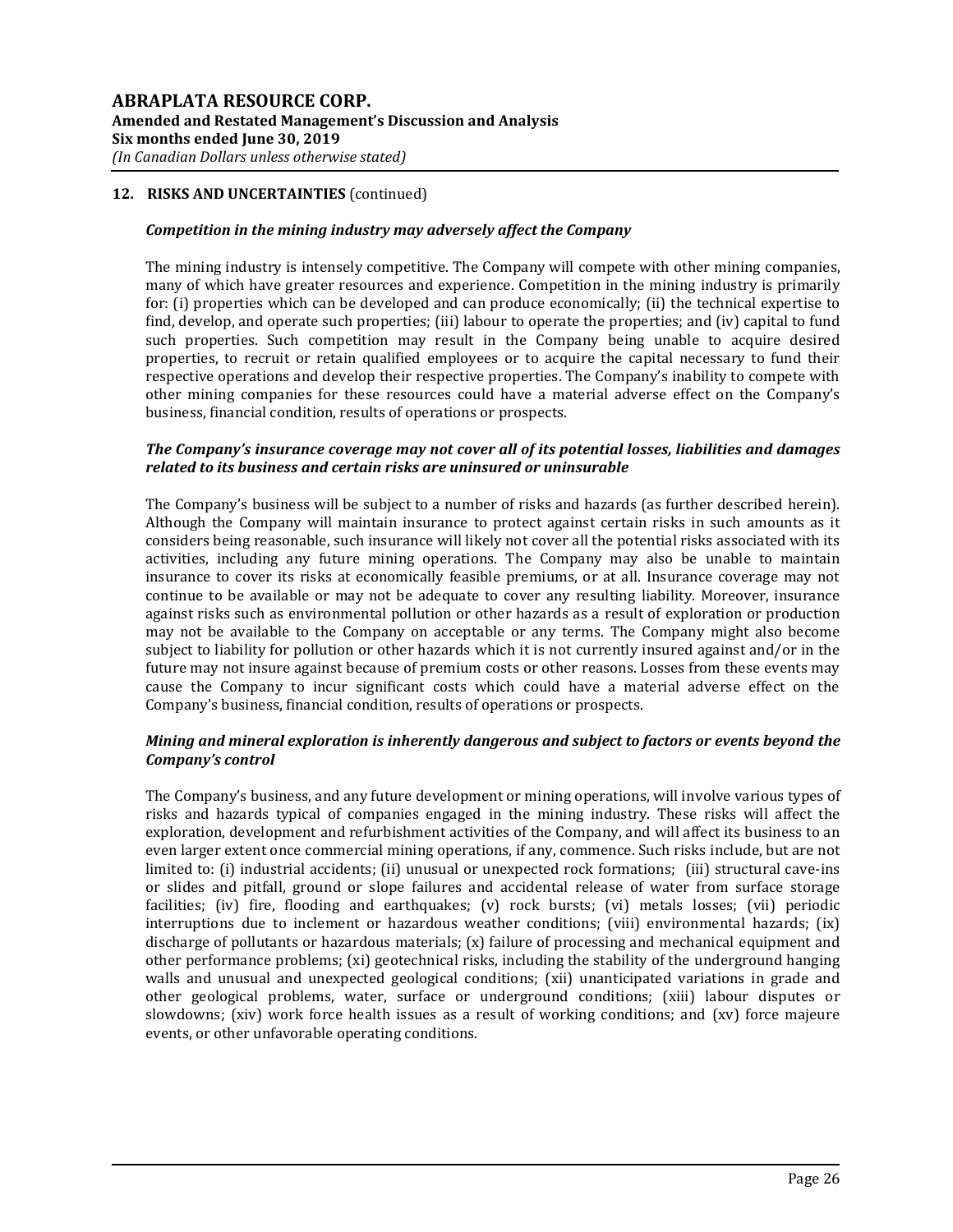These risks, conditions and events could result in: (i) damage to, or destruction of, the value of, the Projects or their facilities; (ii) personal injury or death; (iii) environmental damage to the Projects or the properties of others; (iv) delays or prohibitions on mining or the transportation of minerals; (v) monetary losses; and (vi) potential legal liability. Any of the foregoing could have a material adverse effect the Company's business, financial condition, results of operation or prospects.

## *Directors and officers may be subject to conflicts of interest*

Certain directors and officers of the Company are or may become associated with other mining and/or mineral exploration and development companies which may give rise to conflicts of interest. Directors who have a material interest in any person who is a party to a material contract or a proposed material contract with the company with which they serve are required, subject to certain exceptions, to disclose that interest and generally abstain from voting on any resolution to approve such a contract. In addition, directors and officers are required to act honestly and in good faith with a view to the best interests of their respective company. Some of the directors and officers have either other full-time employment or other business or time restrictions placed on them and accordingly, the Company will not be the only business enterprise of these directors and officers. Further, any failure of the directors or officers of the Company to address these conflicts in an appropriate manner, or to allocate opportunities that they become aware of to the Company, could have a material adverse effect on the Company's business, financial condition, results of operations or prospects.

## *Political instability and hyperinflationary economy*

Political or economic instability, including high inflation rate, or unexpected regulatory change in the countries where the Company's mineral properties are located could adversely affect the business.

# **13. CRITICAL ACCOUNTING ESTIMATES AND JUDGMENTS**

The Company's management is required to make judgments in the process of applying the Company's accounting policies in the preparation of its financial statements. In addition, the preparation of the financial statements in accordance with IFRS requires that the Company's management make assumptions and estimates of effects of uncertain future events on the carrying amounts of the Company's assets and liabilities at the end of the reporting period and the reported amounts of revenues and expenses during the reporting period. Actual results may differ from those estimates as the estimation process is inherently uncertain. Estimates are reviewed on an ongoing basis based on historical experience and other factors that are considered to be relevant under the circumstances.

While management believes the estimates are reasonable, actual results could differ from these estimates and could impact future results of operations and cash flows. Revisions to estimates and the resulting effects on the carrying amounts of the Company's assets and liabilities are accounted for prospectively.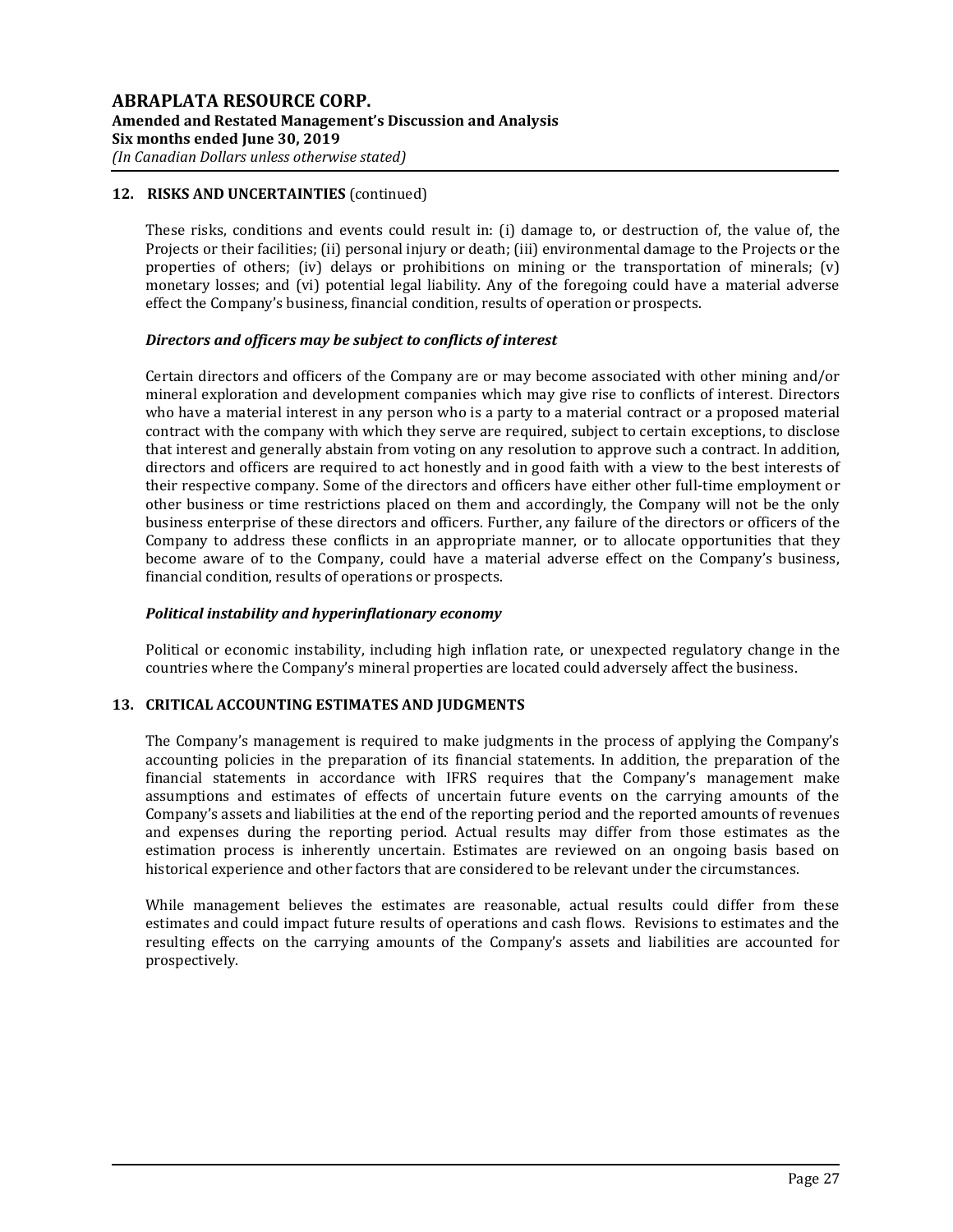# **13. CRITICAL ACCOUNTING ESTIMATES AND JUDGMENTS** (continued)

# **(a) Critical Estimates in Applying Accounting Policies**

Significant assumptions about the future and other sources of estimation uncertainty that management has made at the end of the reporting period, that could result in a material adjustment to the carrying amounts of assets and liabilities, in the event that actual results differ from assumptions made, relate to, but are not limited to, the determination of environmental obligations, if any; the recoverability of mineral interests; and the inputs used in the Black-Scholes option pricing model to account for shares issued with trading restrictions.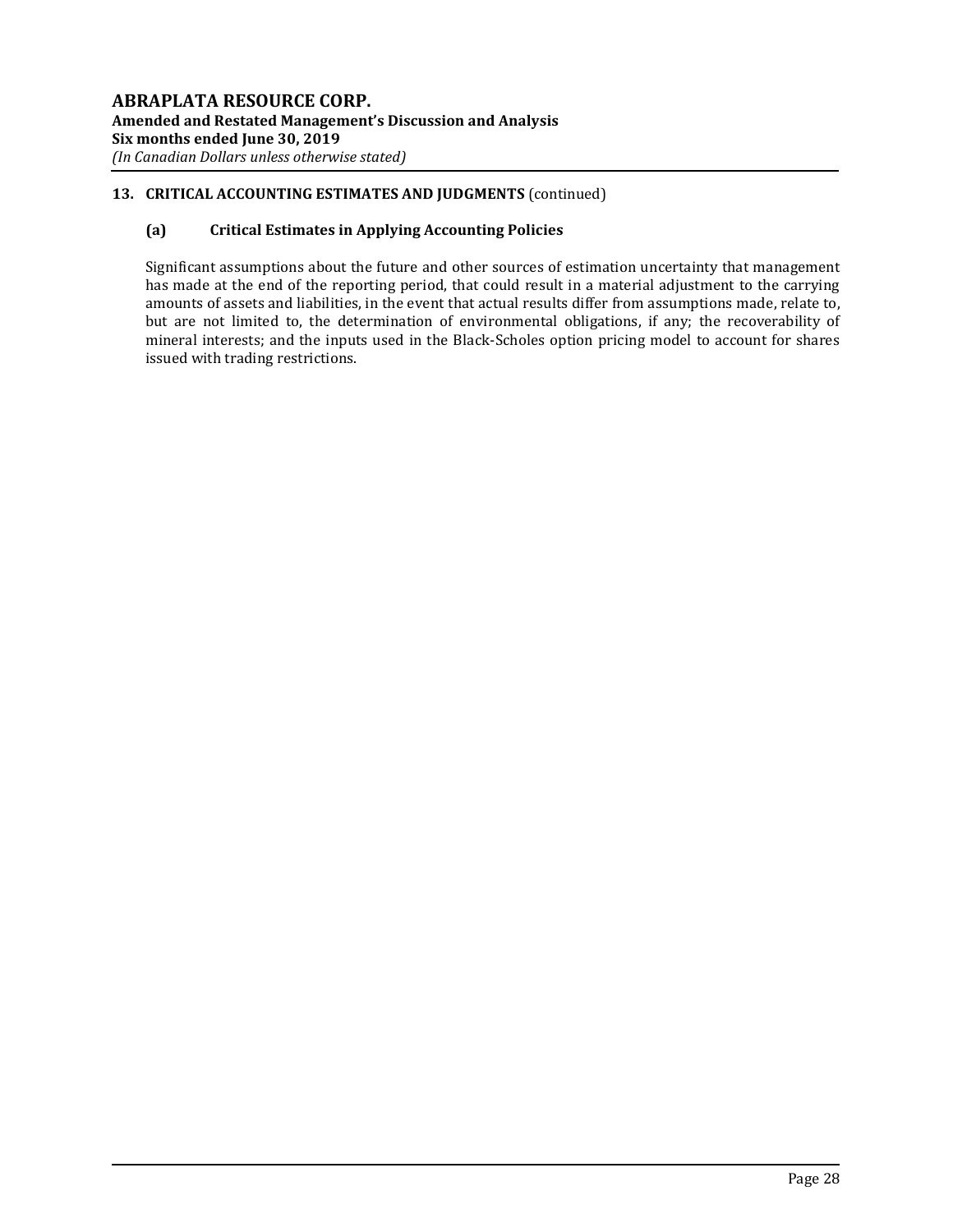# **13. CRITICAL ACCOUNTING ESTIMATES AND JUDGMENTS (continued)**

# **(b) Critical Judgments in Applying Accounting Policies**

# *Critical accounting judgments*

Critical accounting judgments are accounting policies that have been identified as being complex or involving subjective judgments or assessments, which are discussed below.

# *Acquisitions*

The Company's acquisition of all the outstanding shares of Pacific Rim Mining Corporation Argentina S.A., ABP Global Inc. (BVI) and ABP Diablillos Inc. (BVI) (together, the "SSRM subsidiaries", see note 9(a)) has been determined to be an asset acquisition as the SSRM subsidiaries do not meet the definition of a business under IFRS 3 – Business Combinations. As a result, the acquisition of the SSRM subsidiaries has been accounted for as an asset acquisition, whereby all of the assets acquired and liabilities assumed are assigned a carrying value based on relative fair value.

The Company's acquisition of all the outstanding shares of Minera Cerro Bayo S.A. ("MCB SA", see note 9(a)) has been determined to be an asset acquisition as MCB SA does not meet the definition of a business under IFRS 3 – Business Combinations. As a result, the acquisition of MCB SA has been accounted for as an asset acquisition, whereby all of the assets acquired and liabilities assumed are assigned a carrying value based on relative fair value.

# *Functional currency*

In accordance with IAS 21 "*The Effects of Changes in Foreign Exchange Rates*", management determined that the functional currency of AbraPlata Argentina S.A. (former Meryllion Argentina S.A.), Pacific Rim Mining Corporation Argentina S.A., and Minera Cerro Bayo S.A. is Argentine Peso. The functional currency of ABP Global Inc. (BVI) and ABP Diablillos Inc. (BVI) is the US dollar. The functional currency of AbraPlata Resource corp. and Huayra Minerals Corp. is Canadian dollar.

# *Impairment of mineral interests*

The application of the Company's accounting policy for exploration and evaluation expenditure and impairment of the capitalized expenditures requires judgment in determining whether it is likely that future economic benefits will flow to the Company, which may be based on assumptions about future events or circumstances. Estimates and assumptions made may change if new information becomes available. If, after expenditure is capitalized, information becomes available suggesting that the recovery of expenditure is unlikely, the amount capitalized is written off in profit or loss in the year the new information becomes available.

# *Going concern risk assessment*

The assessment of the Company's ability to continue as a going concern involves significant judgment. Refer to our discussion in Note 1 of the restated consolidated interim financial statements for the six months ended June 30, 2019.